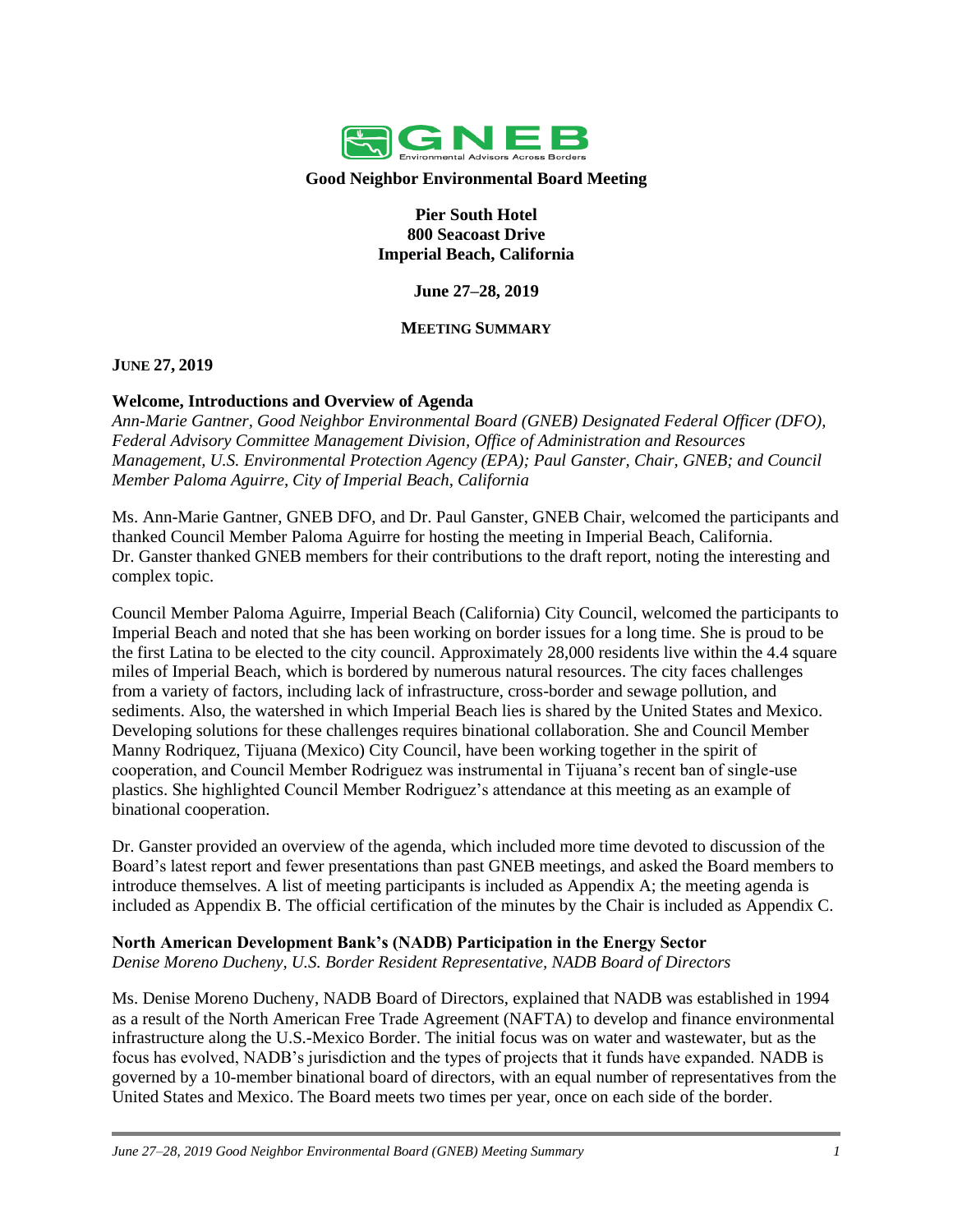NADB funds a variety of projects from different sectors, including water and wastewater, solid waste, water conservation, air quality, solar and wind energy, energy efficiency, and others. The majority of the grants funding is awarded in the water and wastewater category. As NADB's lending has increased and its portfolio has expanded, grants have increased, especially in the energy sector. Per the La Paz Agreement, NADB was able to fund projects within 100 kilometers (km) of each side of the border; this since has been increased to 300 km on the Mexico side. This has allowed several more industrial centers in Mexico that have a large impact on the environment of the border area to receive funding. NADB's funding has resulted in the establishment of 23 water treatment plants, 37 water distribution systems, 55 wastewater treatment plants, 92 wastewater collection systems, 23 water conservation projects, 16 solar plants with 337.5 megawatts (MW) of generation capacity, 12 wind farms with 1,724.5 MW of generation capacity, and two biogas facilities with 3 MW of generation capacity, among other accomplishments. As a result, NADB-funded projects have achieved a number of positive environmental impacts, with improved water and air quality, as well as waste collection and disposal.

NADB's lending portfolio focuses on energy, with 86 percent of loans placed in eligible green bond sectors. Approximately one-half of lending is for wind energy, and one-quarter for solar energy. With \$1.5 billion in funding, NADB supports 36 clean energy projects that have produced 2,874.8 MW of capacity. Ms. Ducheny displayed a map highlighting the locations of clean energy projects funded by NADB. She highlighted a wind energy project located in Tecate, Baja California, Mexico, that delivers electricity to San Diego, California, as well as a Wastewater Treatment Plant Cogeneration and Improvements Project in Ciudad Juárez, Chihuahua, Mexico. NADB also is considering projects related to solar roofs and energy efficiency (e.g., Property Assessed Clean Energy programs), vehicle energy use, natural gas issues, dual use (water/wastewater and solid waste), and geothermal resources (e.g., Salton Sea). Ms. Ducheny stressed that NADB serves as the "glue" to hold the projects together but does not provide all of the funds. All NADB projects are certified. Air quality projects must consider vehicle energy and fuel consumption, and natural gas projects must replace dirtier sources of energy (e.g., coal, diesel).

## *Q&A and Discussion*

Dr. Ganster noted that when NADB and the Border Environment Cooperation Commission (BECC) merged, the concern was that community stakeholder and public input regarding border projects would decrease. He asked Ms. Ducheny to comment on this. Ms. Ducheny explained that the merger was careful to maintain BECC's culture of openness. NADB retained BECC's processes for stakeholder input and transparency. The environmental certification process established by BECC is performed at the same time as the financial analysis. All projects require public notice.

Dr. Teresa Pohlman, U.S. Department of Homeland Security (DHS), asked about the role that businesses along the border play in helping with finances. Ms. Ducheny responded that businesses usually request the financing.

Dr. Patricia Juárez-Carrillo, The University of Texas at El Paso, asked whether NADB's focus or vision, established under NAFTA, had changed with the new United States-Mexico-Canada Agreement (USMCA). Ms. Ducheny replied that the focus and vision had not shifted thus far and that there had been attempts to incorporate environmental side agreements from NAFTA into the main agreement for USMCA. NADB has its own charter and stands alone. Furthermore, NADB is being used as a model to show how environmental considerations work as part of an agreement.

Mr. Erik Lee, North American Research Partnership, asked whether the project selection process truly is a bottom-up process. Ms. Ducheny responded that it is, and she has argued for prioritizing projects through regional sustainability plans because each region may have a different priority that could change the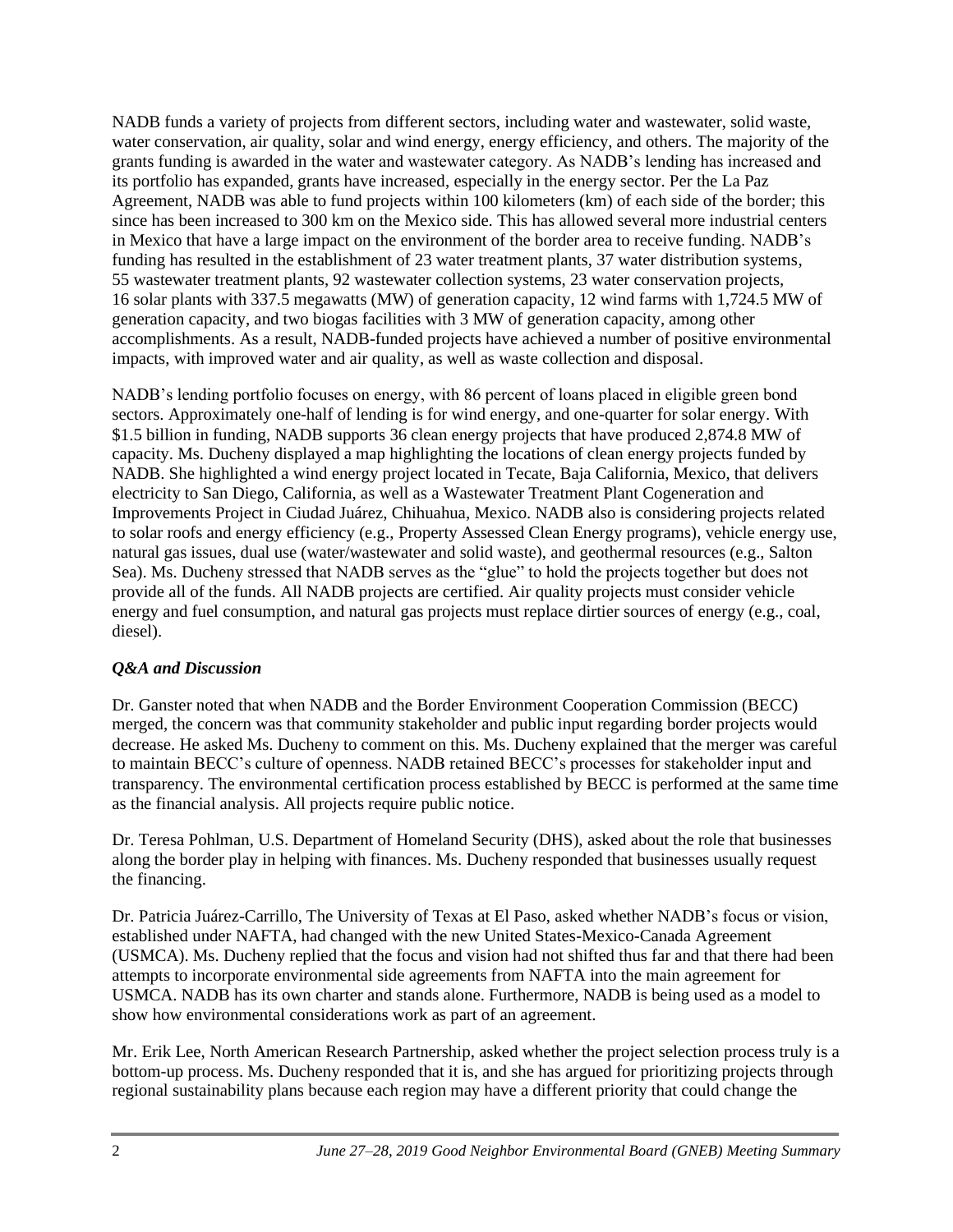project funding portfolio. This type of approach would provide more balanced projects in the border area versus the bottom-up approach that still is in use.

Mr. Soll Sussman, S Cubed Studio, commented that one reason that NADB management was involved in the Border Energy Forum was to call attention to funded projects and attract new projects. He asked whether NADB has examined methods to aggregate energy-efficiency and distributed-generation projects so that the capital is large enough to justify financing of the projects. Ms. Ducheny noted the delicacy of such an action and explained that agreeing to the Property Assessed Clean Energy funding program was the closest NADB had come to this.

Mr. Bryan Early, California Energy Commission, noted that energy efficiency can be complicated to finance, and the border community needs to understand that the financial benefits are real.

Mr. Mario Lopez, IEnova, commented that NADB workshops would be beneficial for new governors, mayors and state assembly members in Baja California as they take office. Ms. Ducheny stated that she would be happy to be invited to provide workshops on NADB.

## **Public Comments**

Ms. Gantner called for public comments. No oral or written comments were offered.

## **Discussion of the 19th Report to the President and Congress on Energy Production, Transportation and Demand in the U.S.-Mexico Border Region**

Dr. Ganster explained that GNEB has a statutory requirement to submit an annual report about the U.S.- Mexico border environment to the President and Congress; the report must represent a consensus of the Board. GNEB's 2018 letter, which met the statutory requirement, lays out the content of the current report. The Council on Environmental Quality (CEQ) responded to the letter, suggesting that the Board explore Executive Order (EO) 13807 and methods to ensure that the environmental approval process for infrastructure is more efficient. The ultimate goal is for the federal response to be more coordinated and move more rapidly.

The Board had reviewed the proposed outline for the report during its April 2019 teleconference and developed the current working outline, writing assignments and draft report from this discussion. Dr. Ganster explained that Mr. Lawrence Lucero, who has retired, has agreed to share his expertise about border energy issues and provide an informal review of the report.

Dr. Pohlman volunteered to provide language about EO 13807; Ms. Crystall Merlino, DHS, will assist. DHS representatives serve on the Federal Permitting Improvement Steering Council, which is separate from EO 13807, but the steering council and EO affect each other because federal cooperation is important. Additionally, DHS has invested in energy. For example, Immigration and Customs Enforcement uses a photovoltaic energy source on the island of Vieques, Puerto Rico, that generates enough power to operate a communications tower that is vital to the mission. DHS also has developed a resiliency plan. Ms. Merlino will provide a section on resilience for the report.

Ms. Gantner provided an update about the status of GNEB's renewal. The President has released an EO the renewal of Presidential advisory committees. GNEB is a nondiscretionary committee, and its future is unclear at this point. The Board, a presidential advisory committee established by EO, is renewed every 2 years by the Office of Management and Budget and U.S. Department of Justice. EPA is moving forward with expectations that GNEB will be renewed. Hopefully, news about renewal will be available by the end of September. Dr. Ganster added that GNEB is not an EPA committee, but rather an independent advisory committee for which EPA provides support. GNEB was formed in 1992 in the lead-up to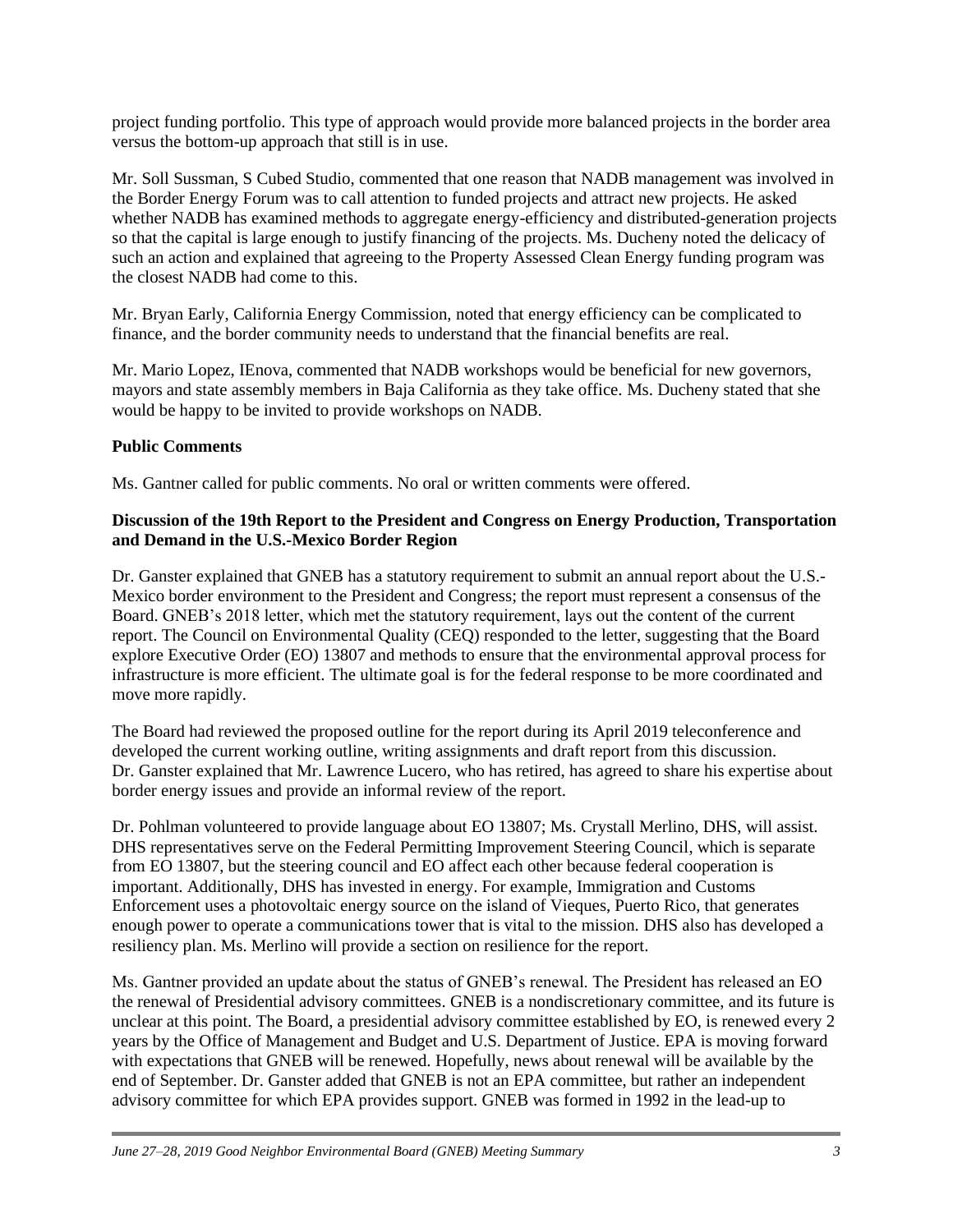NAFTA, and the need for investment in the Board continues to this day. The current challenges in the U.S.-Mexico border region justify GNEB's continued existence. A Board member looked up and read the statutory purpose of the Board as passed by the 102nd Congress. The Board members discussed how to ensure that GNEB is renewed and the importance of articulating why GNEB is needed currently and in the future. Ms. Gantner promised to keep Board members informed of any developments.

Ms. Justine Kozo, County of San Diego Health and Human Services Agency, asked about the goal of the report and whether it is to provide education, make recommendations or request funding. Dr. Ganster responded that the purpose of the report is to make recommendations to the President and Congress regarding energy production, transportation and demand in the transborder region, including areas in which to make investments. The report will explore energy in the border region and what is possible in terms of expansion and trade. The Board must identify areas of opportunity, as well as real and potential problems to be addressed (e.g., energy access for the broader society, socioeconomic implications of heat waves). Because energy affects all border issues, it is difficult to separate it from these issues. The report must examine energy in terms of its effects on border society and on investment and trade. The challenge that GNEB will face in writing the report is the uncertainty surrounding current public policy on both sides of the border. It will be necessary to understand how Mexico's energy reform relates to the new Mexican presidential administration's energy trade and investment policies, which ultimately will affect the border region.

Ms. Rebecca Roose, New Mexico Environment Department, asked how the Board's previous recommendations have been used. Dr. Ganster replied that GNEB has identified issues important to the region and with national policy implications (e.g., invasive species, children's health along the border). GNEB cannot directly lobby Congress, so it is difficult to determine exactly what actions have resulted from the recommendations, but it is important that the reports repeatedly emphasize to the President and Congress that the border region is a distinct socioeconomic and geographic region of the United States. Data indicate that if the border region were classified as the 51st U.S. state, its ranking would be grim in terms of the environment and economics. The voice of tribal peoples in the border region also must be heard. Federal agencies review GNEB's report, which also is taken into consideration by Congressional staffers. The report also provides educational opportunities, which are difficult to measure. Ultimately, the report helps to educate the Washington, D.C., bureaucracy about border realities, especially because many federal agencies have representatives who serve on the Board. The U.S.-Mexico border region tends to be absent from U.S. policies; GNEB keeps the policy community aware of the border and its unique situation. Ms. Sylvia Grijalva, U.S. Department of Transportation, agreed that the reports keep the border in the consciousness of policymakers so that future projects consider border environmental issues.

Mr. Lopez asked whether the goal is to develop a report or ensure that the recommendations are implemented. Dr. Ganster explained that the Board reports primarily to the President, but also to Congress. The recommendations should address documented needs, be reasonable, and be achievable. Outreach to ensure that the recommendations are implemented is not within GNEB's mandate. Individual Board members may provide outreach if they make it clear that they are not representing GNEB as a whole, but this is challenging because Board members are volunteers with full-time jobs that do not allow them to allot the time needed to perform effective outreach.

Mr. John McNeece, III, University of California, San Diego, would like the Board to explore how to best market the report, especially given the network that exists across border states. Each state representative could provide outreach to officials in their states to ensure that those who can affect change receive the report. This effort would not require a good deal of resources. Dr. Ganster agreed. Ms. Roose suggested that each state offer a representative to serve on an outreach subcommittee. Mr. Lee added that the main challenge is how to "give legs" to outreach efforts. Outreach often is the area in which efforts fail. The process of educating D.C. politicians about the border region is a constant and ongoing effort.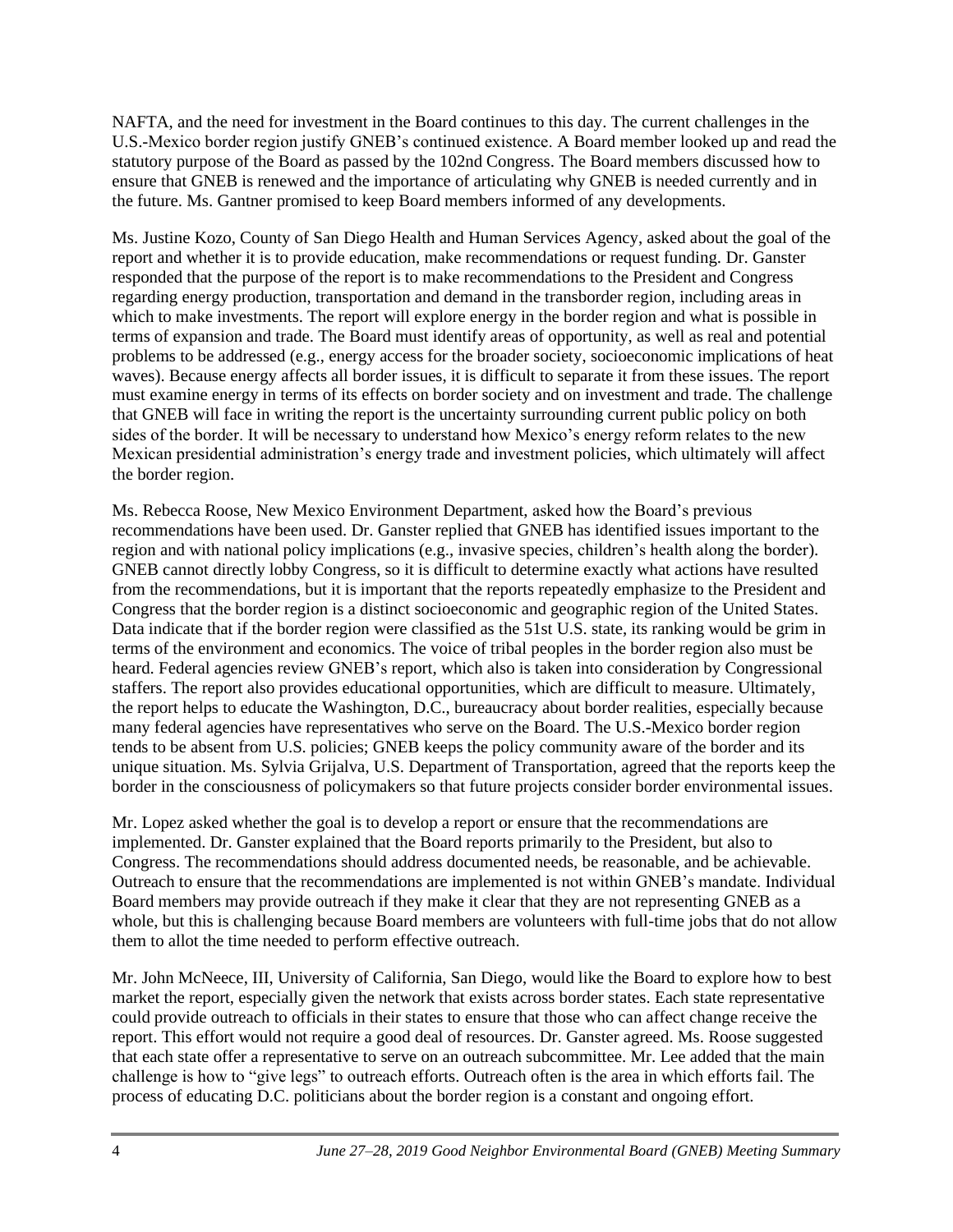Additionally, it is of critical importance to roll out the report at the Mexico Institute, which is located in the Ronald Reagan Building in Washington, D.C.

In response to a question from a Board member, Ms. Gantner and Dr. Ganster explained that the report is translated into Spanish, and they described the various challenges involved with the process that do not allow the Spanish version to be published at the same time as the English version.

Mr. Sussman volunteered to provide a case study from Hurricane Harvey that highlights energy resilience. Dr. Juárez-Carrillo agreed that the report should include a discussion of resilience. She asked how the report topics are determined. Ms. Gantner responded that the topics are determined by the White House and suggested to GNEB through the CEQ. Ms. Gantner meets each year with the CEQ Chair to discuss the report topic. Dr. Ganster added that GNEB advances a number of topics for consideration.

Dr. Margaret Wilder, University of Arizona, commented that GNEB is a "best-kept secret." The Board is not as known as it should be and is underutilized in academic research. She supported the idea of outreach to publicize the Board and the report. She thought that it would be helpful to disseminate the report to academic communities, and she can assist with this. Ms. Jessica Helgesen, EPA Region 9, commented that the Border 2020 listserv has publicized the report in the past.

Dr. Alan Sweedler, City of Del Mar (California), emphasized the importance of providing education about the border region. Most Congressional staffers and members of Congress consider the region nonexistent. He asked whether individuals can present about the Board and its report. Ms. Gantner reiterated that GNEB members can discuss the report and recommendations as long as they are clear that they do not represent the entire Board. GNEB members can distribute hard copies of the report if they are available; Ms. Gantner can provide them on request. Dr. Ganster added that perception is important; Board members should not be seen as lobbying Congress and therefore must exercise common sense. Working with Congressional staffers who care about border issues is beneficial. A GNEB member added that the best way to publicize the Board and its report is to find a champion in Congress. Ms. Gantner explained that she is required to send a certain number of copies of the report to Congress, including seven copies to the Library of Congress.

After a break for lunch, the GNEB members continued discussion of the report. Dr. Ganster explained that Chapter 10 of the report would be developed from the previous nine chapters. Dr. Sweedler noted that the sections on each state provide valuable information, but additional factual information needs to be added (i.e., tables and charts with "facts on the ground"). The report needs to address what type of development is likely to be economically beneficial to the local region and how the United States can work with Mexico to achieve this. The report also should discuss how energy affects the environment, as well as the binational elements. Transborder binational elements should be included in every section. He explained that, similar to California, Baja California is an "energy island" and is more dependent on California than Mexico for its energy supply. This creates a symbiosis that offers both opportunities and challenges. The policies that California is developing provide Mexico the opportunity to develop the country's indigenous resources (e.g., wind, solar, thermal) in Baja California. Assisting Baja California will provide California with a source of renewable energy, which is particularly important because California is mandated to have 100 percent renewable energy by 2025. What can the Board recommend that will encourage energy development in Baja California? On the other hand, Texas views Mexico as an energy demand center, and Mexico has become a net importer of energy. Mexico's energy sector must be encouraged to develop indigenous resources. When considering the U.S. side of the border, the following questions must be asked: How can U.S. border communities benefit from transborder pipelines? What can GNEB recommend to ensure that U.S. border communities benefit from the cross-border transport of energy? Mr. Lopez reminded the group that not all benefits to border communities are monetary. He described the reasons for the transition to natural gas and the social benefits of this transition. Clean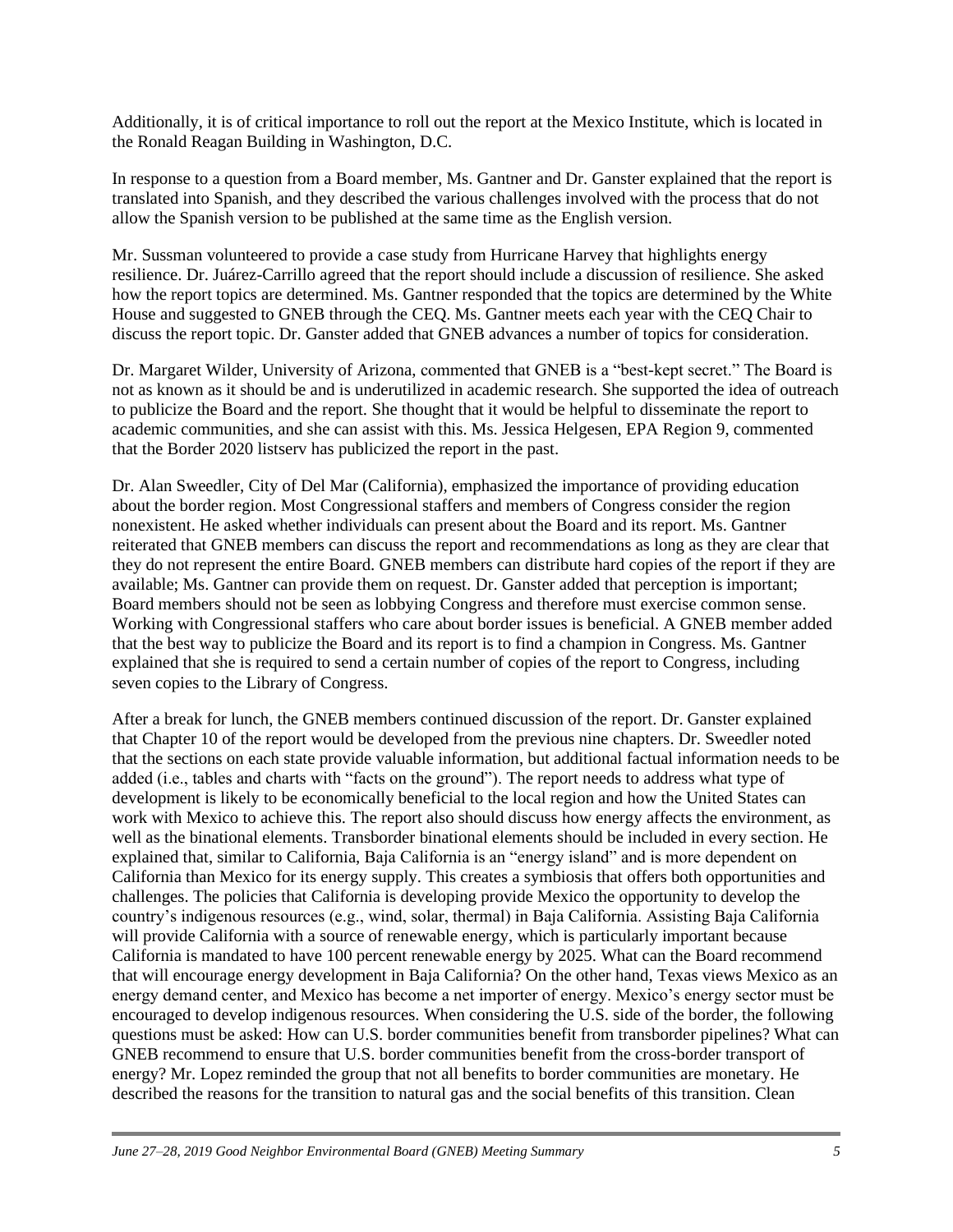energy also has health benefits. What can GNEB recommend to allow decision-makers on both sides of the border to promote national clean energy goals? When describing cross-border energy issues and how to improve public health and the environment within the report, colleagues in Mexico border states will need to provide input.

Mr. McNeece commented that Chapter 3 provides an overview and comparison of the U.S. and Mexico energy sectors and would be the best section in which to discuss specific energy flows and how they specifically benefit U.S. border communities, as well as describe obstacles to these benefits. These obstacles and challenges (e.g., lawsuits) should be discussed in Chapter 9. Three issues to consider are U.S. export of natural gas, export of electricity and import of natural gas. The Board also must consider that Mexico is moving toward 100 percent natural gas energy, and the country's dependence on the United States for this energy source creates a situation of uncertainty for Mexico in the current political environment. The North American Electric Reliability Corporation (NERC) should be discussed in this section as well.

Dr. Pohlman commented that encouraging Mexico to develop indigenous resources is beneficial, but this type of recommendation is not within the Board's purview. She volunteered to write a summary about resiliency for Chapter 1 and information about resiliency for Section 2.3 because DHS has been involved with efforts related to resiliency. Planning for resiliency costs more initially, but provides a good longterm return on investment. GNEB's recommendations must consider resiliency and the related long-term benefits. Ms. Grijalva added that the Board must keep in mind to whom the recommendations are presented—the U.S. President and Congress. Certain types of recommendations will be better received (e.g., regional sustainability plans). Ms. Gantner agreed and explained that although GNEB used to be binational, the current statute requires the Board to focus on the U.S. side of the border. Dr. Ganster noted that colleagues in Mexico can be consulted informally.

Mr. Early commented that the report is complex because of the various stakeholder perspectives and goals. Specific recommendations can help California to meet its energy goals and simplify the state's energy transition. The report can describe how different states view benefits and opportunities on the border, as well as their energy visions. Energy efficiency is a bipartisan issue that decision-makers find easy to support.

Dr. Juárez-Carrillo noted the importance of considering both surface water and groundwater. The United States and Mexico share aquifers for energy production. Water is essential and will affect future energy production. The availability and affordability of water for the public also is a critical issue.

Dr. Wilder also agreed with the suggestion to include resiliency, noting that the report will need to define resiliency because the term can have different meanings for different sectors. What does energy efficiency mean distinct from resiliency? Green infrastructure is important for energy efficiency and resiliency. GNEB should advocate for infrastructure that is less damaging to the environment. Dr. Pohlman explained that her agency had developed a definition of resiliency for the work it has been performing in this area, and she can help to develop a definition that suit's the Board's and report's purposes.

Dr. Sweedler commented that Chapter 9 should advocate for open, free trade of energy and examine the binational transborder area as one region in terms of energy production and infrastructure. Microgrids should be considered because they factor into resiliency. Ms. Kozo suggested including case studies that focus on resiliency.

Ms. Roose asked what timeframe (e.g., 5, 10, 20 years) should be considered when developing the Board's recommendations. Would it be beneficial to use models of what the border region could look like in 20 to 30 years and then develop recommendations to help the region prepare for the projected changes?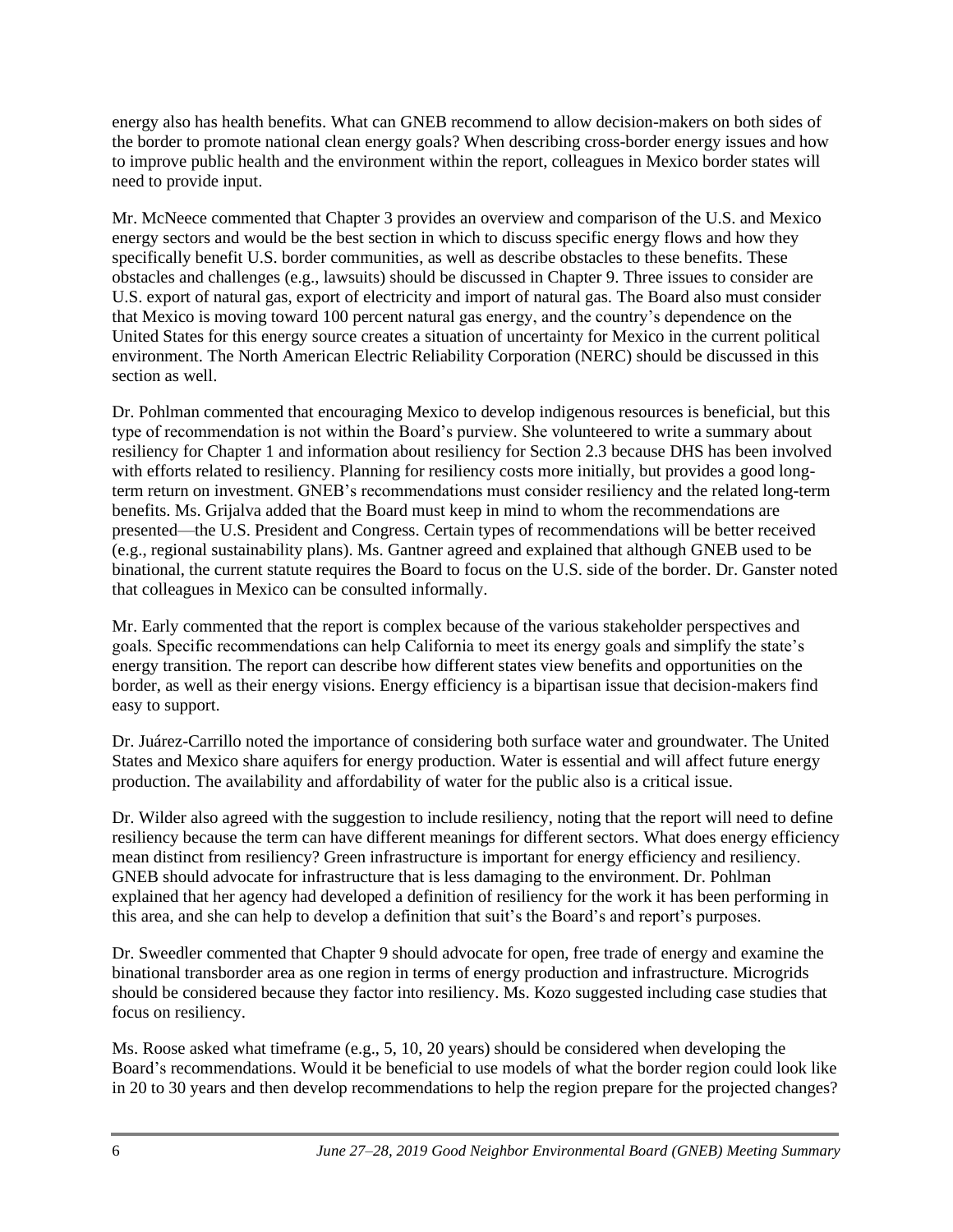Dr. Sweedler noted that using predictions is difficult because too many unknowns exist. He suggested looking 5 years out—and no further than 10 years—because the various factors become too speculative at that point.

Mr. Lee noted that energy independence is being promoted by the current U.S. and Mexico administrations. Energy independence is in conflict with the spirit of cooperation that the report encourages. Cooperation also is written into the new USMCA. Mr. Sussman compared the current energy independence situation to the past and wondered what recommendations the Board could make in this area. For example, one recommendation could be that NADB expand the geographical area in which it can provide funding or increase the number of natural gas projects. Examining the topic of "watergy" is helpful in the border area because of the agricultural areas and food transportation issues. The report can explore the food-water-energy nexus and how energy affects environmental issues. As Nobel laureate Richard Smalley advocated, economical clean energy is the top solution for the world's most pressing problems.

Ms. Helgesen noted that the outline for Section 9.7 on California–Baja California considerations includes a section on the benefits of sharing energy resources across the border. In terms of developing recommendations, she wondered whether each state section should be viewed in this manner. Dr. Sweedler agreed that each state should be described in this manner. Dr. Ganster added that case studies could be included to emphasize this.

Dr. Wilder noted that a discussion of the socioeconomic status of the border region is missing from the report and should be included in each section. The report must seriously consider the household and community scales in the analysis of energy and energy poverty. She agreed that the report should discuss watergy, as well as binational desalination plants. Official procedures for binational desalination and export of water exist; producing water requires large amounts of energy and money, which could be addressed in the report. Dr. Ganster agreed that the water-energy linkage is critical. Dr. Wilder volunteered to draft a section discussing binational desalination. She added that how border residents experience energy must be addressed, including a discussion of federal programs to help low-income families afford energy (e.g., Low Income Home Energy Assistance Program).

Mr. Lee summarized that a key question the Board is trying to answer is how to use energy to solve problems simultaneously in border region communities. Dr. Ganster added that Mexican communities have a long history of income transfers through energy subsidies. The report needs to address the energy needs of the entire population, especially in terms of public health (e.g., heat-related deaths caused by lack of accessible, affordable energy).

Dr. Pohlman reiterated that the purpose of the recommendations is to suggest reasonable actions that are palatable to the President and Congress and can be achieved. This must be considered when developing the recommendations.

Mr. Lopez cited Border 2020 and wondered why similar cross-border groups have not been established for port of entry planning and to examine energy in the border region. Long-term energy planning is needed on both sides of the border, with federal agencies taking the lead. Dr. Ganster commented that it may not have been included because of differences in energy agencies on both sides of the border, but this would be a good recommendation, particularly given the clear successes and positive impacts of Border 2020. Dr. Sweedler commented that a border energy resource committee existed at one point to address cross-border energy issues, and perhaps establishment of this type of a group could be revisited.

Dr. Juárez-Carrillo commented that recommendations should consider climate change, particularly the predicted increase in heat waves.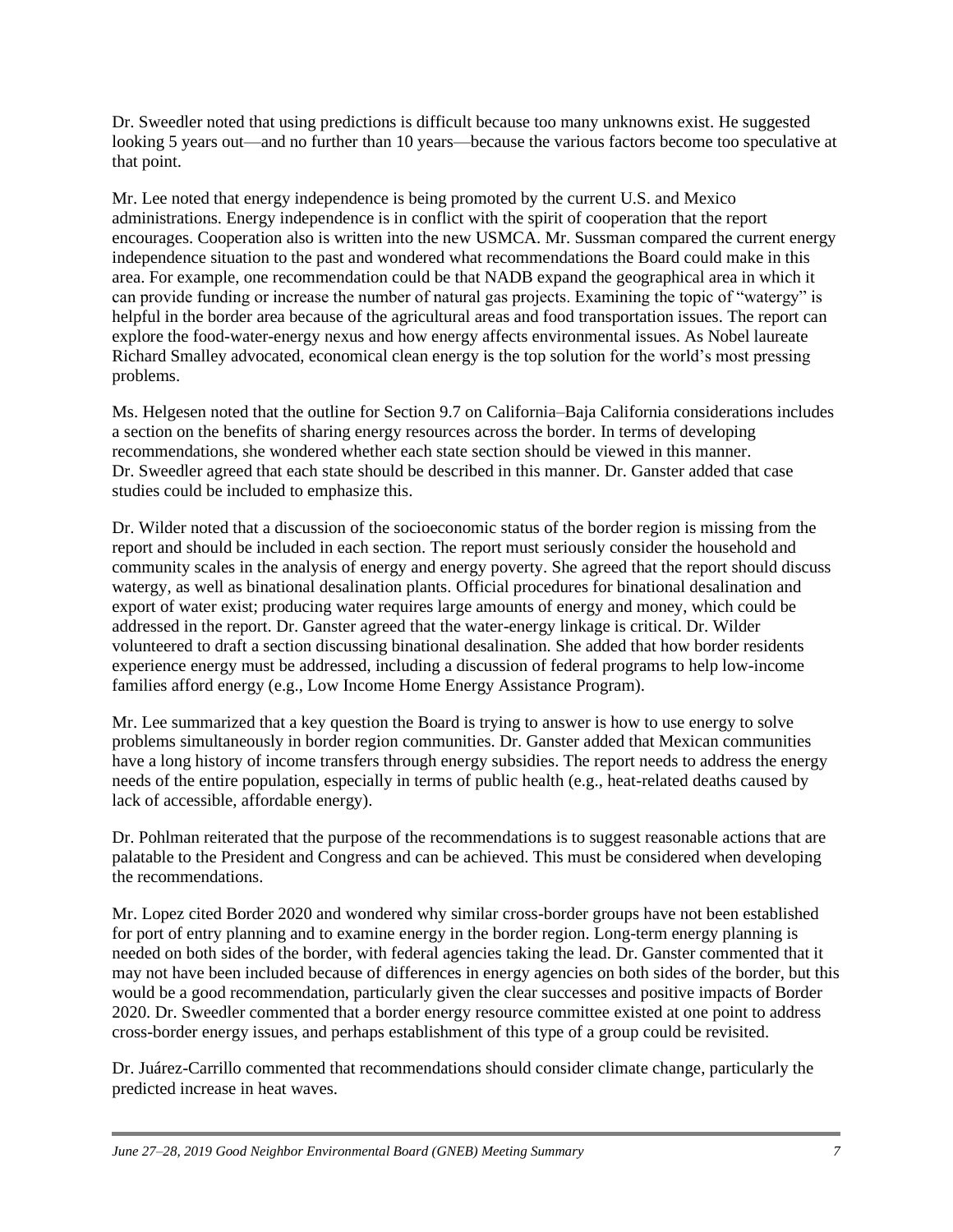Ms. Roose commented that she would edit the section on New Mexico to include the most critical information based on the discussions at this meeting. She will include water in Sections 9.1 and 9.2; Section 9.2.3 can include water regulations and regulatory challenges related to energy. Section 9.2.4 can include a discussion of climate change regulations. Mr. McNeece added that the New Mexico section does not include the aggressive plans by Purdue University to develop an energy park near the border. Dr. Pohlman agreed that the energy park should be included in this section.

Dr. Sweedler noted that some topics are important to include to educate the reader but may not have specific recommendations attached. These topics should not be neglected.

Following a break, the GNEB members discussed each individual section of the report.

Dr. Wilder provided an overview of Section 2.1. Mr. Early will send to the GNEB members a California Energy Commission study, performed at the request of the state legislature, about barriers that lowincome families face in meeting their energy needs. As a result of the study, energy equity indicators were developed. Dr. Juárez-Carrillo will send to the GNEB members a study on the effects of extreme heat.

Mr. Rob Roy, La Jolla Band of Luiseno Indians, provided an overview of Section 2.2, noting that tribes have not been included in true and meaningful consultation by federal agencies on issues that affect them. Dr. Ganster asked whether any tribal groups viewed alternative energy as a viable economic strategy. Mr. Roy responded that tribes have been developing renewable energy projects with grants from the U.S. Department of Energy (DOE) and Bureau of Indian Affairs, but those he is aware of are outside of the border region. Ms. Merlino suggested including information about tribal locations in the border region to provide context. Mr. Roy will include this information. Ms. Roose will connect Mr. Roy with Ms. Pilar Thomas, a tribal member and former DOE staff member, who knows a great deal about energy development in Indian country. Ms. Helgesen will provide a border map with tribal locations.

Dr. Jeffrey Payne, National Oceanic and Atmospheric Administration, could not attend the meeting but had submitted Section 2.3 for the Board's review. Dr. Wilder thought that this section was rather general and could be made more specific. The projects described in the section can be used to develop recommendations. Dr. Sweedler would like the number of extreme heat days added to the pertinent portion of this section because it has a direct bearing on the topic. Dr. Wilder agreed, noting that high heat affects transmission lines, which in turn triggers other crises. Ms. Michelle Freeark, Arizona Generation and Transmission Cooperatives, Inc., can speak to transmission line failure, as well as NERC and the Federal Energy Regulatory Commission (FERC).

In terms of resiliency, Mr. Roy cited the example of grids being shut down in rural areas of the border because of wind events, and tribes often are affected. Clean energy must be resilient to natural events. Dr. Pohlman commented that DHS may have information on grid shutdowns, but this information may be classified. Mr. Sussman added that not only grids lose power; photovoltaics are temperature sensitive and less efficient in certain conditions.

Mr. Early provided an overview of Section 2.4. Dr. Sweedler thought that this section describes an area in which the differences in the U.S. and Mexico energy sectors is significant. U.S. states have highly developed and sophisticated energy regulations, technology and so forth, whereas Mexico does not have energy development. He recommended that this section point out that enormous strides could be made in Mexico to reduce energy demand, which would benefit communities on both sides of the border, using U.S. energy regulations and technologies as exemplars.

Mr. McNeece thought that this section had a more programmatic focus and seemed out of place in Chapter 2. He thought that it should be included in Chapter 3. Mr. Eddie Moderow, Texas Commission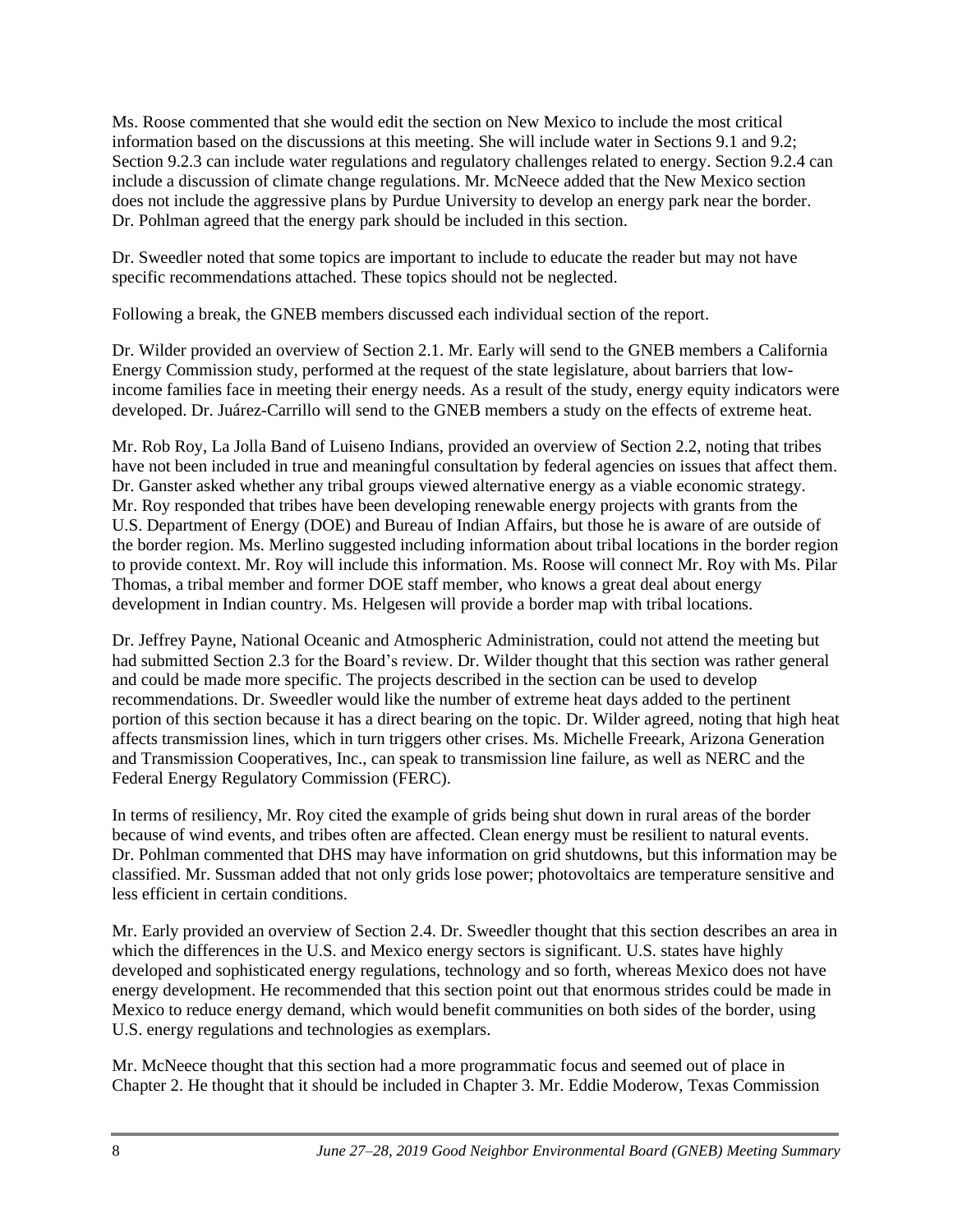on Environmental Quality, thought that it also could be included in Chapter 4. He suggested including a discussion about energy efficiency in each state section. He cautioned about mentioning Mexico's energy efficiency because the United States uses four times as much energy as Mexico. Dr. Sweedler added that different energy efficiency regulations exist on each side of the border. Mr. Early agreed that Section 2.4 should be moved to Chapter 3 or 4. He recommended that data be presented throughout the report in a uniform matter for ease of comparability.

Dr. Ganster noted that trade of used vehicles and appliances across the border is a unique element of the border region that is related to energy use.

Mr. Lee provided an overview of Chapter 3, noting the uncertainty of the current situation because the new Mexican administration would like to return to the old energy model that was in place before the quick, sweeping reforms of 2014. Dr. Sweedler commented that the purpose of this chapter is to show where the two systems collide at the border. In Mexico, energy is federally regulated, and states have little control. The opposite is true in the United States, which provides challenges to binational cooperation.

Mr. McNeece provided an overview of Chapter 4. He will work with Mr. Lee and Dr. Sweedler to integrate Chapters 3 and 4 and include Section 2.4. They also will work to decrease the text related to oil and add information about energy efficiency. Dr. Wilder noted that the comparisons included in Chapters 3 and 4 lend themselves to table format. Dr. Sweedler suggested using the case study of the combinedcycle plant in Mexicali, Baja California. GNEB should discourage the building of energy plants in Mexico because companies believe that the regulations are loose compared to the United States. Crossborder regulations should be standardized so an accidental incentive to build in Mexico is not created that is detrimental to the environment on both sides of the border.

Ms. Roose, Mr. Moderow and Mr. Leonard Drago, Arizona Department of Environmental Quality, will provide information about their respective states for Mr. McNeece to include in Chapter 4. Mr. McNeece also will include information about California's status as an energy island, as well as information about the National Environmental Policy Act (NEPA). Mr. Gilbert Anaya, U.S. International Boundary and Water Commission (USIBWC), will provide information about how USIBWC and its Mexican counterpart handle permitting. Ms. Roose volunteered to provide additional information about New Mexico for Chapter 9, as well as for Chapter 4. Mr. McNeece stated that it would be helpful to have a chart outlining each state's governing bodies and their responsibilities.

Mr. Lee provided an overview of Section 4.3, outlining the energy permitting process. Dr. Pohlman noted that under EO 13807, permitting processes themselves have not changed. What has changed is that agencies will cooperate, and each agency is no longer required to perform its own NEPA studies. The One Federal Decision movement allows agencies to standardize and streamline their processes. In response to a question from Dr. Ganster, Dr. Pohlman indicated that it would be beneficial for the GNEB to recommend that the federal government continue to increase efficiency through EO 13807. She noted that her colleague, Ms. Jennifer Hass, DHS, could develop language for this recommendation.

Ms. Roose volunteered to provide information about New Mexico for greenhouse gas and Clean Air Act discussions in Chapter 4. She thought that the state tables that had been proposed could be placed in Section 4.4. The NEPA overview also could be included in Section 4.4.

Dr. Sweedler provided a general overview of Chapter 5, which provides a "stroll along the border" with information about various states. Mr. Lee provided an overview of Section 5.2, and Ms. Roose provided an overview of Section 5.3. She plans to make the section more streamlined and include the most salient points based on the discussion. Ms. Tiffany Goolsby, South Central Council of Governments, agreed with the plan for revising Section 5.3 and volunteered to provide information about economic development projects in New Mexico for this section. Dr. Ganster agreed that the sections on states should be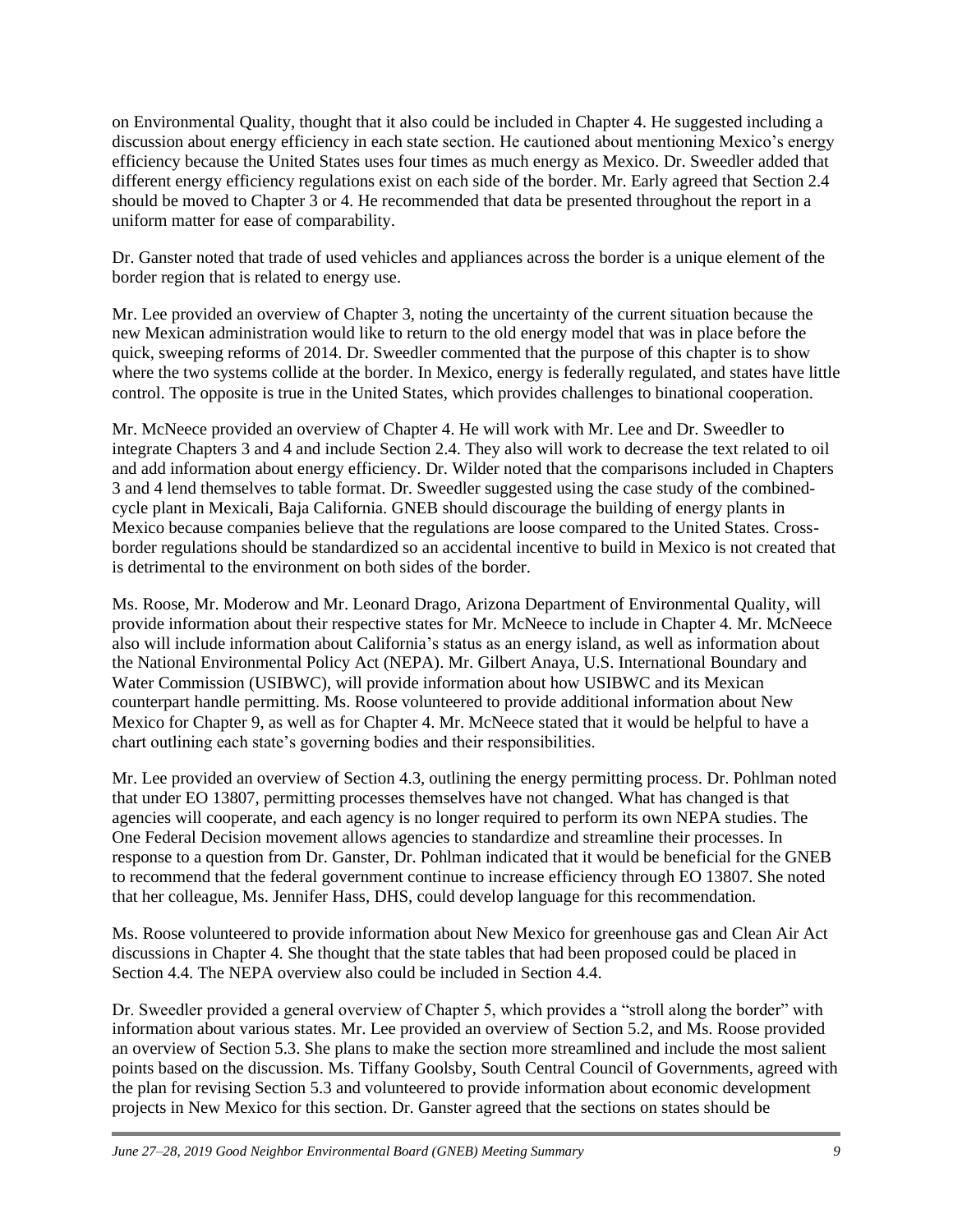streamlined, but the size of each state should be taken into consideration when determining the length of each section. Information that is useful but not integral to the main body of the report will be included in appendices. Dr. Wilder recommended that the order of the state sections go from east to west.

The GNEB members discussed the shutdown of the Navajo Nation generating station, which devastated the local community. Dr. Sweedler noted that a recommendation that national policy should not discourage the use of coal as an energy source would prevent a similar situation from occurring in the future. He thought that the Navajo Nation example should be included as a case study. Ms. Freeark volunteered to develop a section for Chapter 5 about the Navajo Nation's stance on coal power.

Ms. Helgesen thought that a summary of Border 2020 would be beneficial to include in Chapter 1. Ms. Roose agreed and thought that more detailed information about Border 2020 could be included in Section 4.4.3. Ms. Helgesen volunteered to provide language about Border 2020 for these sections.

Dr. Ganster recessed the meeting at 5:36 p.m. PDT.

## **JUNE 28, 2019**

## **Discussion of Next Meetings and Other Business**

Ms. Gantner outlined the timeline for completing the report:

- July 29: All drafts due to Ms. Gantner and Dr. Ganster.
- August 2: All sections due to the contractor from Ms. Gantner and Dr. Ganster.
- August 8: Compiled and formatted report due from the contractor to Ms. Gantner and Dr. Ganster.
- August 13: Draft sent to Board for review and comment.
- September 2: All comments due on final draft.
- September 9: Comments compiled and circulated to all GNEB members.
- September 19: Teleconference for final approval of report. The teleconference will be held from 12:00 p.m. to 4:00 p.m. EDT.
- Late September and October: Editing of report.
- October and November: Production of report.
- No later than December 31, 2019: Transmission of the report.

A quorum must be present on the teleconference to approve the report. Alternates do not count as part of the quorum because they do not vote. Members are not required to attend for the full length of the teleconference if they are unable.

In response to a question from a Board member, Ms. Gantner and Dr. Ganster explained that if GNEB's charter is not renewed, the report still will be released in some format, possibly through academic channels.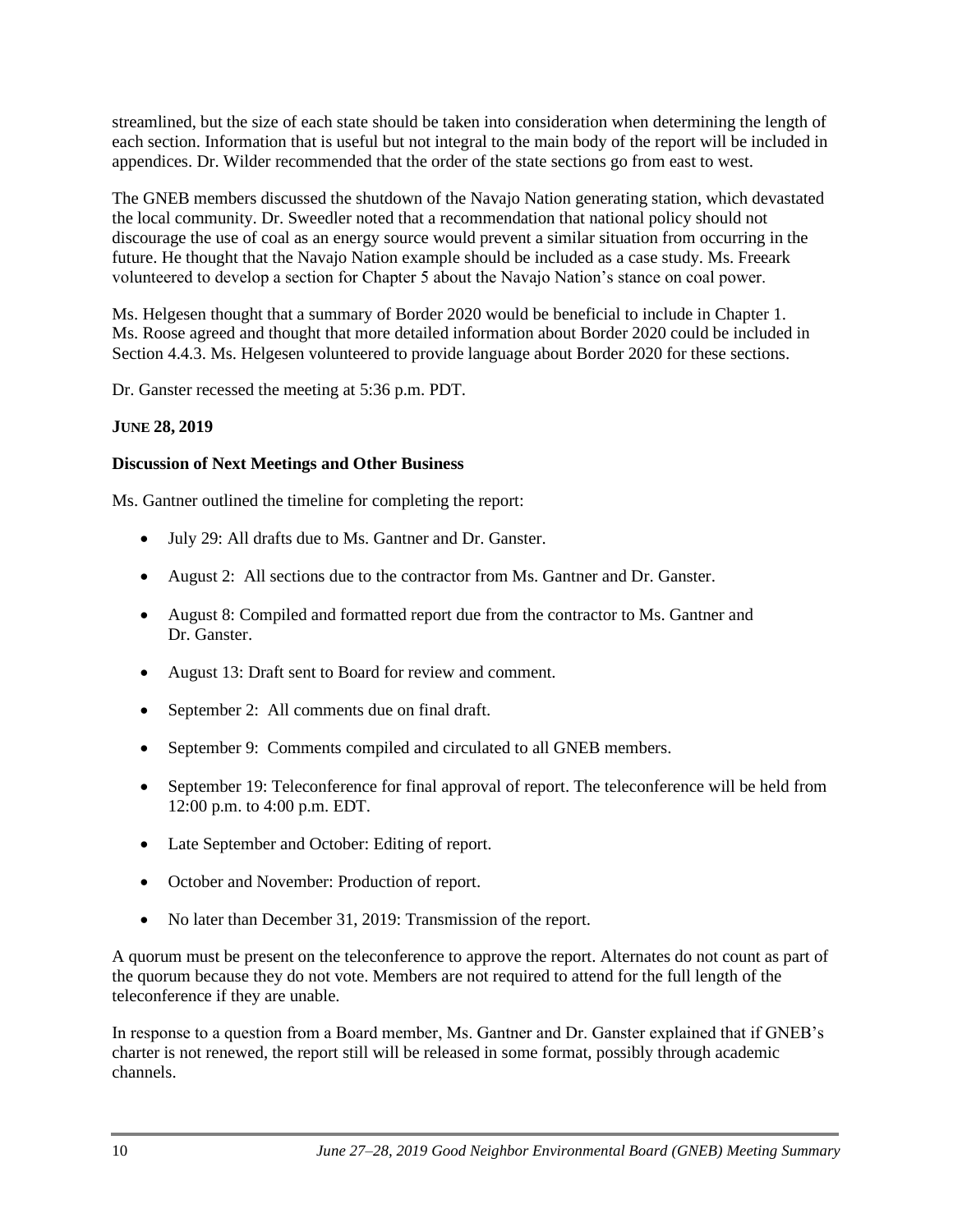### **Public Comments**

Ms. Gantner called for public comments. Mr. Mike Anthony, San Diego Border News, worked on crossborder protocols. He has lived in Imperial Beach for a long time and used to take walks to the Tijuana River. The area currently is facing the largest biohazard in North America in the last 50 years. Pollution is vectorized by sea mist, dust and so forth. This pollution has personally affected his health and that of his son. The Scripps Institution of Oceanography performed water testing and found pollution values 1,000 times greater than those reported by the San Diego Health Department, indicating that this department has perpetrated fraud. He is interested in this topic and open to collaborating with GNEB to address it.

## **Continued Work on Development of the 19th Report**

Dr. Ganster explained that because of the uncertainty of Mexican energy policy, Chapters 7 and 8 may need to be revised immediately before the report is published. Chapter 9 also has opportunities to present recommendations.

Dr. Wilder recommended framing the report around the themes of vulnerability, efficiency and resiliency. The recommendations also can be organized within these framing concepts. The report can be punctuated with exemplar cases in the various states that serve as case studies to illustrate each framing concept discussed in the report. The GNEB members agreed with the idea of framing the report around key concepts.

Ms. Melanie Scruggs, Texas Commission on Environmental Quality, suggested affordability and reliability as potential framing concepts. Dr. Wilder noted that affordability and reliability are included within the broader concept of resiliency. The Board will need to provide definitions for its framing concepts. Mr. Lee thought that economic development is a framing concept, and the GNEB members agreed.

Dr. Pohlman explained that DHS had developed a definition of resiliency that she and Ms. Merlino could adapt for the Board's needs that includes the concept of social science and has universal appeal.

Dr. Sweedler wondered how border communities benefit from having pipelines other than tax benefits. He described the reality of border communities and advocated for a recommendation about providing training that has a lasting impact on these communities. Ms. Goolsby commented that the sections on New Mexico and tribes reference the need for increased transmission lines to bring renewable energy to the market. This could be a recommendation because this would have tangible community benefits through the increase in opportunities for renewable energy projects.

Dr. Wilder thought that NEPA and environmental justice laws should be enforced when transmitting energy across the border, which would help to prevent negative impacts on humans and the environment.

The Board members discussed how to incorporate the four organizing concepts into the report. Dr. Wilder suggested that the report initially define the concepts and describe what the report will discuss, and Board members can determine how to discuss these concepts in their sections. Case studies highlighting the concepts should be included throughout the report. The chapter on recommendations can list the recommendations organized by the framing concepts. Mr. Sussman agreed that the framing concepts provide a constructive overview for the report and can be woven into the body of the report easily. Dr. Sweedler reminded the Board members that inclusion of the organizing concepts would need to be consistent throughout the sections, and this would not be easy. Mr. Lee suggested developing a new chapter about how the four organizing concepts can encourage energy development and efficiency in the border region and keeping the remaining sections as is.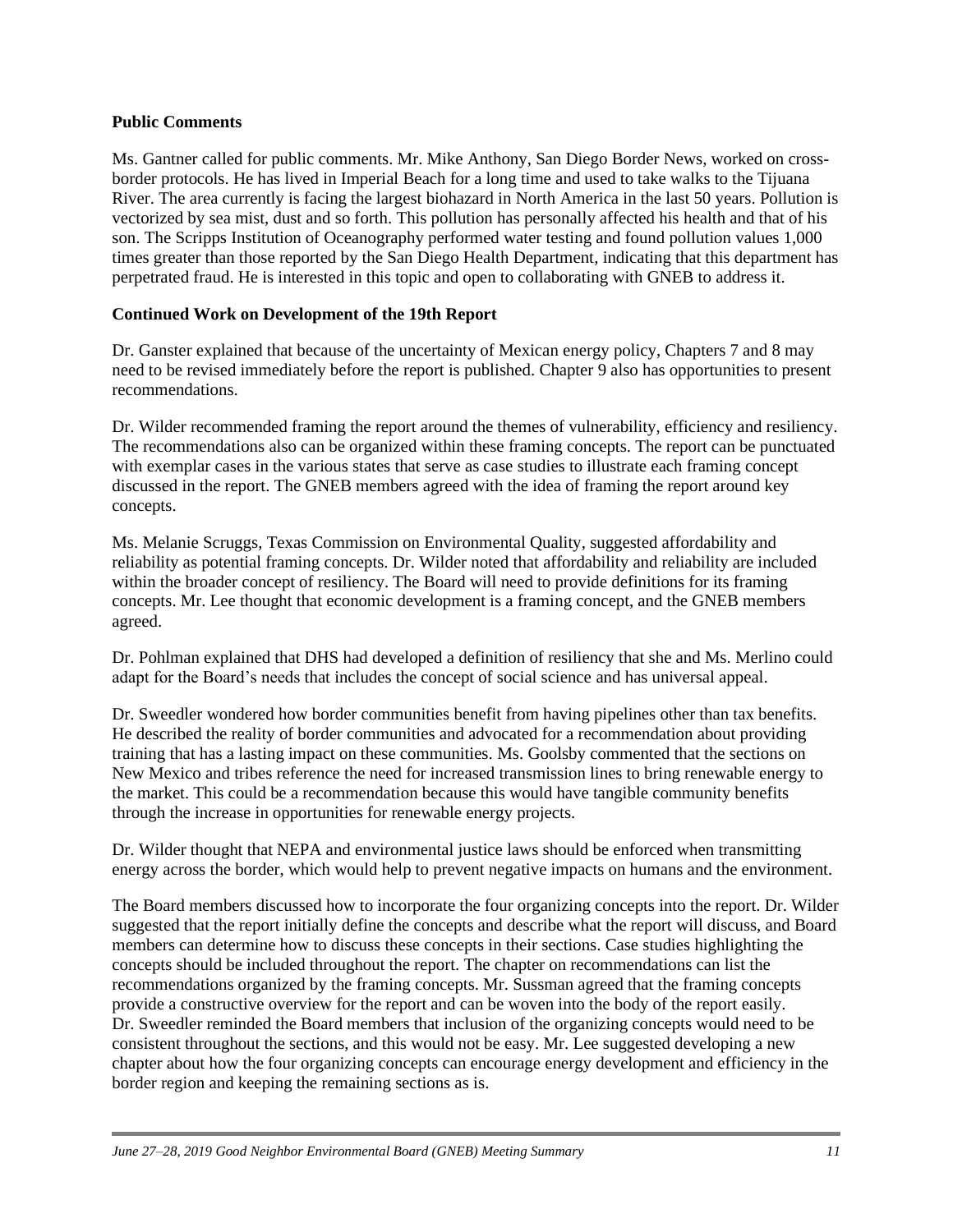The GNEB members agreed that the four organizing concepts needed to be defined before any of the sections were revised. GNEB developed the following definitions for these concepts:

- **Vulnerability** is a state of susceptibility to harm from exposure to stressors on the energy system and from the limitations in the capacity to adapt.
- **Resilience** is the capacity of energy systems and their users to deal effectively with change.
- **Energy efficiency** is getting the same or better service from technology for less energy.
- **Economic development** provides opportunities for individuals and communities to participate in and benefit from enhancements and improvements to the energy sector.

The vulnerability definition was adapted from a 2006 paper by W.N. Adger; Ms. Roose will send the reference to Ms. Kristen LeBaron, The Scientific Consulting Group, Inc.

Dr. Juárez-Carrillo asked how climate change would be included in the report. Dr. Wilder responded that this topic would fall under vulnerability. She noted that vulnerability and resilience must be connected to each other; building resiliency addresses vulnerability.

The GNEB members discussed the best approach to identify case studies within the organizing concepts; as they are revisiting their sections, the GNEB members will develop key examples and case studies that emphasize the four organizing concepts.

Ms. Roose noted that recommendations should be developed with the following key question in mind: What does GNEB want decision-makers to do differently in the border region based on the information contained in the report? The recommendations should focus on the key guiding principles for energy production, transport and use in the border region.

The GNEB members identified topics for report recommendations to address:

- Resilience and sustainability; define these terms and how they relate to border energy and the main subject of the report.
- Regional sustainability plans; specifically, regional binational energy plans as part of broader sustainability goals.
- Rational provision of energy for border communities; for example, locating energy projects in border communities when it makes economic and environmental sense.
- Delineation of U.S. and Mexico border communities and the benefits and costs of energy development and trade.
- Equity; explore federal aid programs, workforce development, human resources development and so forth to reduce energy poverty and household energy vulnerability among low-income families.
- Border 2020 process coordination, especially as it relates to energy.
- NADB and energy; encourage and support NADB's energy investments. Potential top recommendation.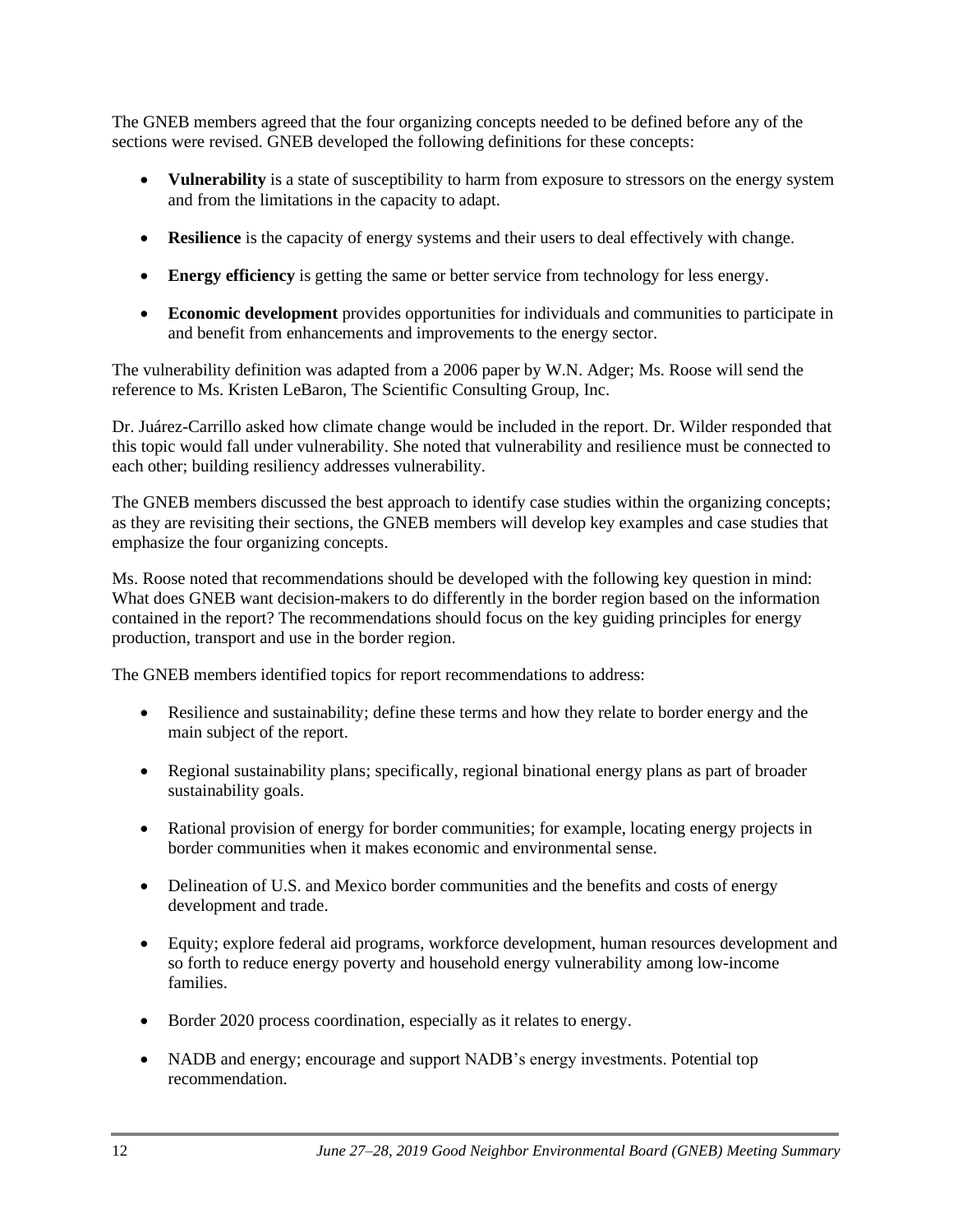- Water as part of energy development and energy and water development (watergy).
- Energy interdependence; elaborate the concept of and focus on the border region.
- Incentives and funding for transmission line/microgrid projects that benefit all/low-income communities; locating energy investments in the border region so that communities benefit. Also a top-tier recommendation.
- Robust infrastructure planning that considers sensitive and rural communities.
- Local energy generation in border communities.
- Government establishment of a process (with a timeline) for relevant local, state, tribal and federal agencies to collaborate and communicate to increase resiliency, provide for strategic economic development, and implement better projects to improve communities.
- Encouragement of NERC's continued study of adding Mexico representation to NERC and incorporating cross-border flows to protect system reliability. Another important recommendation.

Ms. Roose volunteered to organize the recommendations into the relevant organizing concepts, and Mr. Lee explained that he has an intern who can donate time to the report. Mr. McNeece added that he would like the report to include a map with gas pipelines and transmission lines in the border region.

## **Adjournment**

Dr. Ganster thanked the GNEB members for their participation and contributions to the report and adjourned the meeting at 12:13 p.m. PDT.

## **Action Items**

- GNEB members will:
	- o Reframe the report under the four identified organizing concepts: vulnerability, resilience, energy efficiency and economic development.
	- o Ensure that each section addresses the socioeconomics of the border.
	- o Ensure that the report addresses the energy needs of the entire border population, as well as public health (e.g., heat-related deaths).
	- o Develop key examples and case studies that emphasize the four organizing concepts.
	- o Send to Ms. Gantner the originals or links to the originals of any images and maps contained in the report.
	- o Research the possibility of including maps of gas pipelines in the report.
- GNEB members contributing to the sections on states will:
	- o Work together to consolidate information into tables and charts to ensure that data are presented uniformly throughout the sections.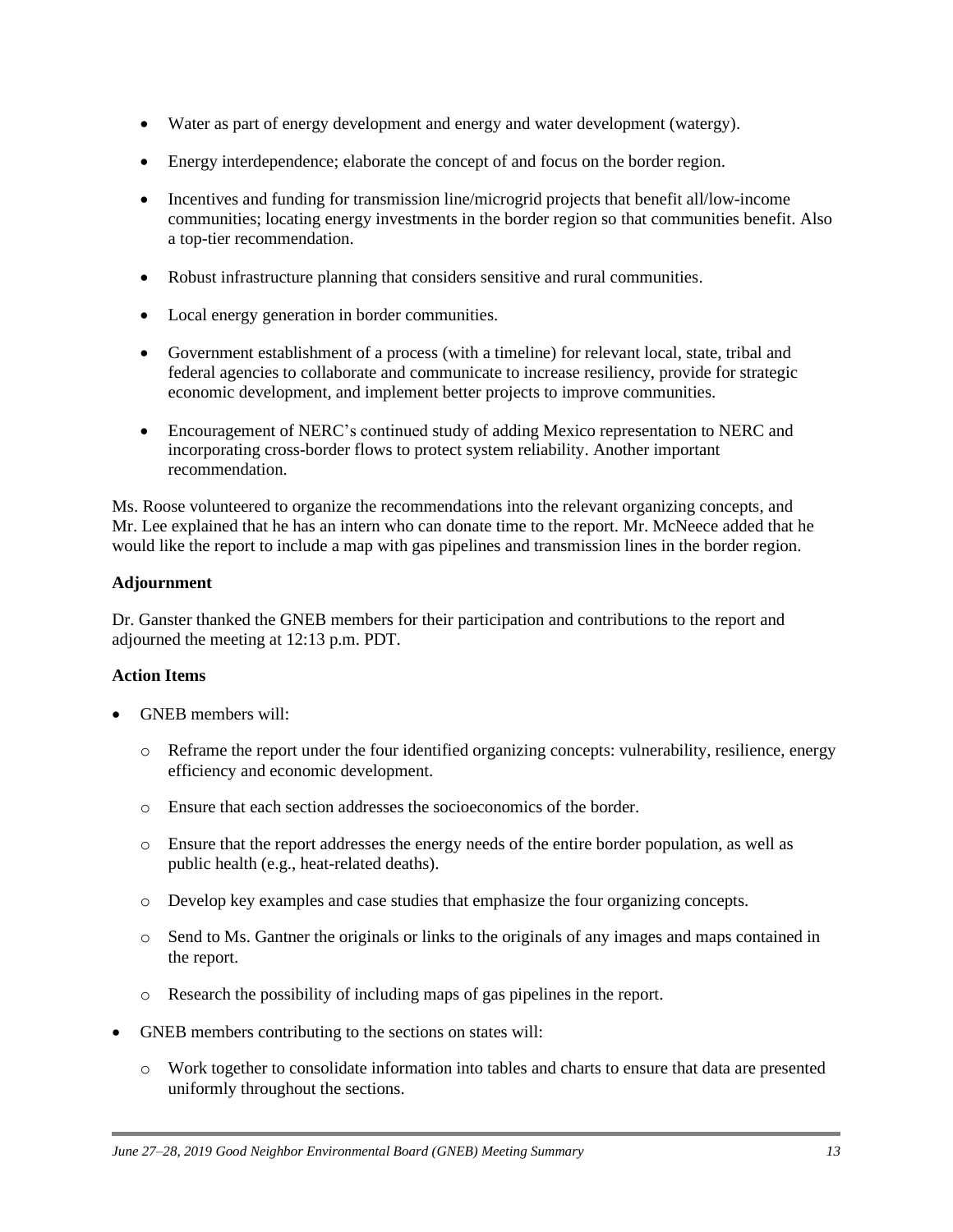- o Streamline the information contained in the main body of the report by developing an appendix with information that is useful but not integral to the main body.
- o Include information about energy efficiency—including the differences on each side of the border—in their sections.
- o Develop a chart that includes each state's relevant energy bodies and their responsibilities and authority.
- Mr. Anaya will provide information for Chapter 4 about how the USIBWC and its Mexican counterpart handle permitting.
- Mr. Drago will assist Mr. McNeece by providing relevant information about Arizona for Chapter 4.
- Mr. Early will:
	- o Forward to the GNEB members a study about the barriers low-income families face in meeting their energy needs.
	- o Include information about binational opportunities in Section 2.4.
- Ms. Freeark will:
	- o Provide text about NERC and FERC for Section 2.3.
	- o Develop a section for Chapter 5 about the Navajo Nation's stance on coal power.
- Dr. Ganster will:
	- o Ensure that text describing how energy flows benefit U.S. communities is added to Chapter 3.
	- o Ensure that Section 2.4 is moved to Chapter 3 or 4, as appropriate.
- Ms. Gantner will keep Board members apprised of any developments about GNEB's renewal.
- Ms. Goolsby will provide information about economic development projects in New Mexico for Section 5.3.
- Ms. Hass will provide text for a recommendation to encourage agencies to continue to increase efficiency by following the One Federal Decision policy.
- Ms. Helgesen will:
	- o Provide a border map of tribal lands.
	- o Provide a summary of Border 2020 for Chapter 1 and more detailed information for Section 4.4.3.
- Dr. Juárez-Carrillo will send to the GNEB members a study on the effects of extreme heat.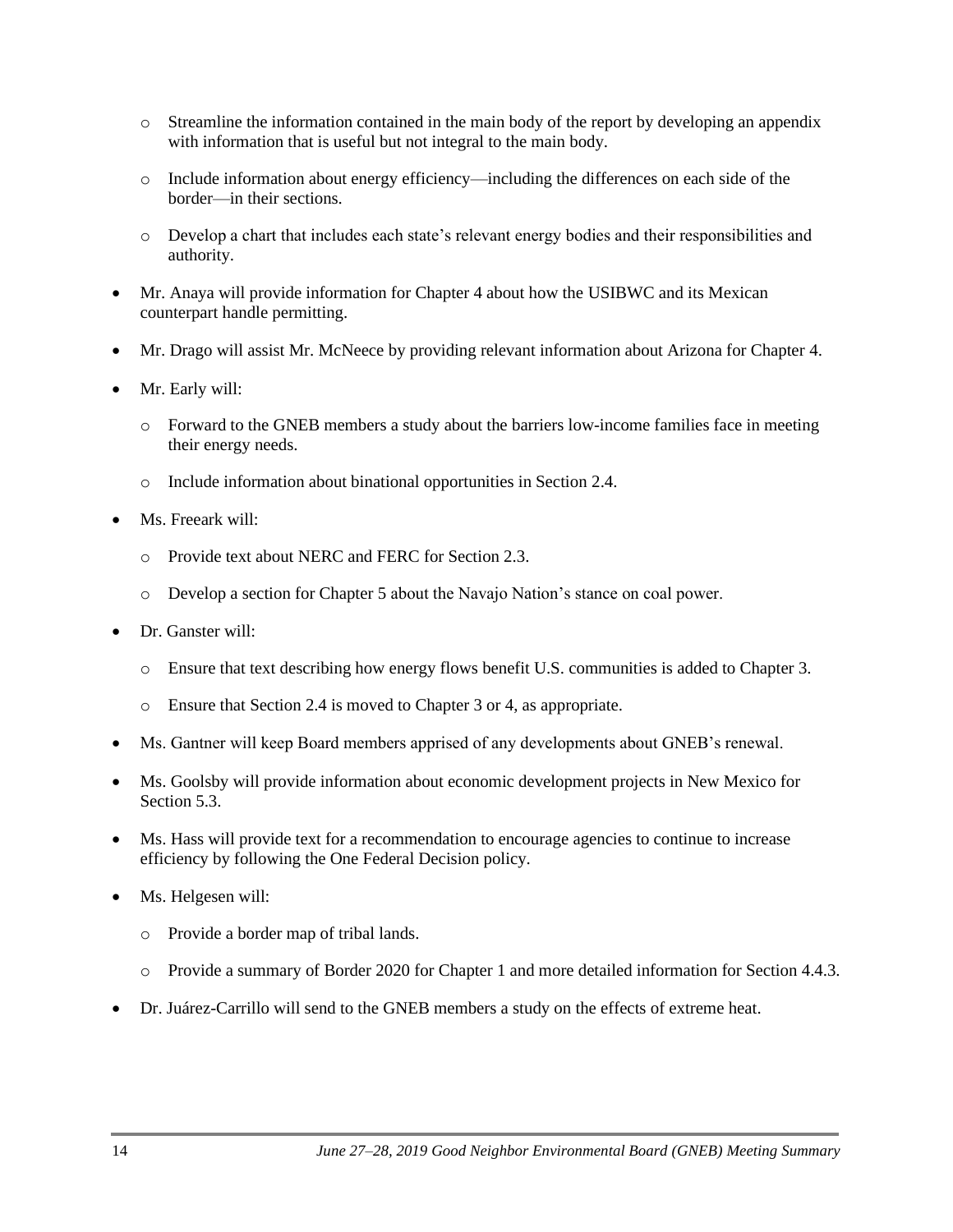- Mr. McNeece will:
	- o Work with Mr. Lee and Dr. Sweedler to integrate Chapters 3 and 4, including adding Section 2.4, decreasing the text related to oil, and adding information about energy efficiency.
	- o Add information about California's status as an energy island.
	- o Add a discussion of NEPA to Section 4.4.
- Mr. Moderow will assist Mr. McNeece by providing relevant information about Texas for Chapter 4.
- Dr. Pohlman and Ms. Merlino will:
	- o Include information about the One Federal Decision policy (EO 13807) and related issues in appropriate sections of the report.
	- o Provide a summary about resilience for Chapter 1 and detailed text about resilience for Section 2.3.
- Ms. Roose will:
	- o Include the topic of water in Sections 9.1 and 9.2, water regulations and regulatory challenges related to energy in Section 9.2.3, and climate change regulations in Section 9.2.4.
	- o Connect Mr. Roy with Ms. Pilar Thomas, who knows a great deal about energy development in Indian country.
	- o Assist Mr. McNeece by providing relevant information about New Mexico for Chapter 4.
	- o Provide relevant text about New Mexico for Chapters 4 and 9.
	- o Provide information about New Mexico for greenhouse gas and Clean Air Act discussions in Chapter 4.
	- o Provide the Adger (2006) reference to Ms. LeBaron.
	- o Organize the recommendations into the relevant organizing concepts.
- Mr. Roy will include information in Section 2.2 about tribal locations to provide context.
- Mr. Sussman will provide a case study about resilience following Hurricane Harvey.
- Dr. Wilder will develop a section on binational desalination.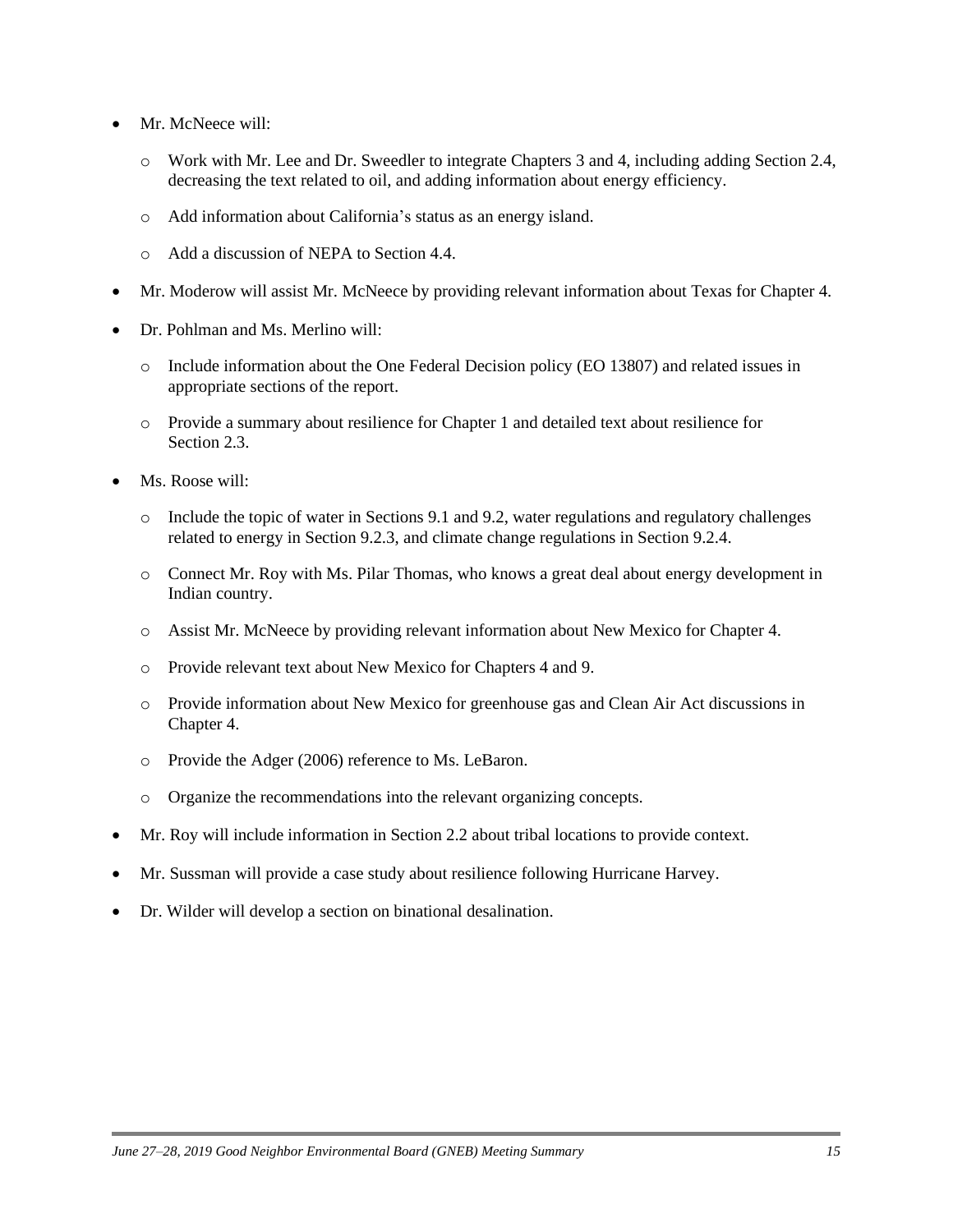### **Appendix A: Meeting Participants**

## **Chair**

## **Paul Ganster, Ph.D.**

**Director** Institute for Regional Studies of the Californias San Diego State University San Diego, CA

## **Designated Federal Officer**

### **Ann-Marie Gantner**

Designated Federal Officer Good Neighbor Environmental Board Federal Advisory Committee Management Division Office of Administration and Resources Management U.S. Environmental Protection Agency Washington, D.C.

## **Nonfederal, State, Local, and Tribal Members**

## **Leonard Drago**

Ombudsman/Tribal Liaison Director's Office Arizona Department of Environmental Quality Phoenix, AZ

## **Bryan Early**

Special Advisor to Commissioner McAllister and Advisor to Chair Weisenmiller on Mexico California Energy Commission Sacramento, CA

## **Michelle Freeark**

Executive Director of Legal and Corporate Services Arizona Generation and Transmission Cooperatives, Inc. Benson, CA

## **Tiffany Goolsby, AICP**

Senior Planner South Central Council of Governments Mesilla, NM

## **Patricia Juárez-Carrillo, Ph.D.**

Coordinator/Research Associate Center for Inter-American and Border Studies The University of Texas at El Paso El Paso, TX

#### **Justine Kozo, M.P.H.**

Chief, Office of Border Health Public Health Services County of San Diego Health and Human Services Agency San Diego, CA

# **Erik Lee**

Executive Director North American Research Partnership Sierra Vista, AZ

## **Mario Lopez**

External Affairs Manager IEnova San Diego, CA

### **John McNeece, III**

Center for U.S.-Mexican Studies University of California, San Diego San Diego, CA

### **Jonathan Niermann**

Commissioner Texas Commission on Environmental Quality Austin, TX

### **Rebecca Roose, J.D.**

Water Protection Division Director New Mexico Environment Department Santa Fe, NM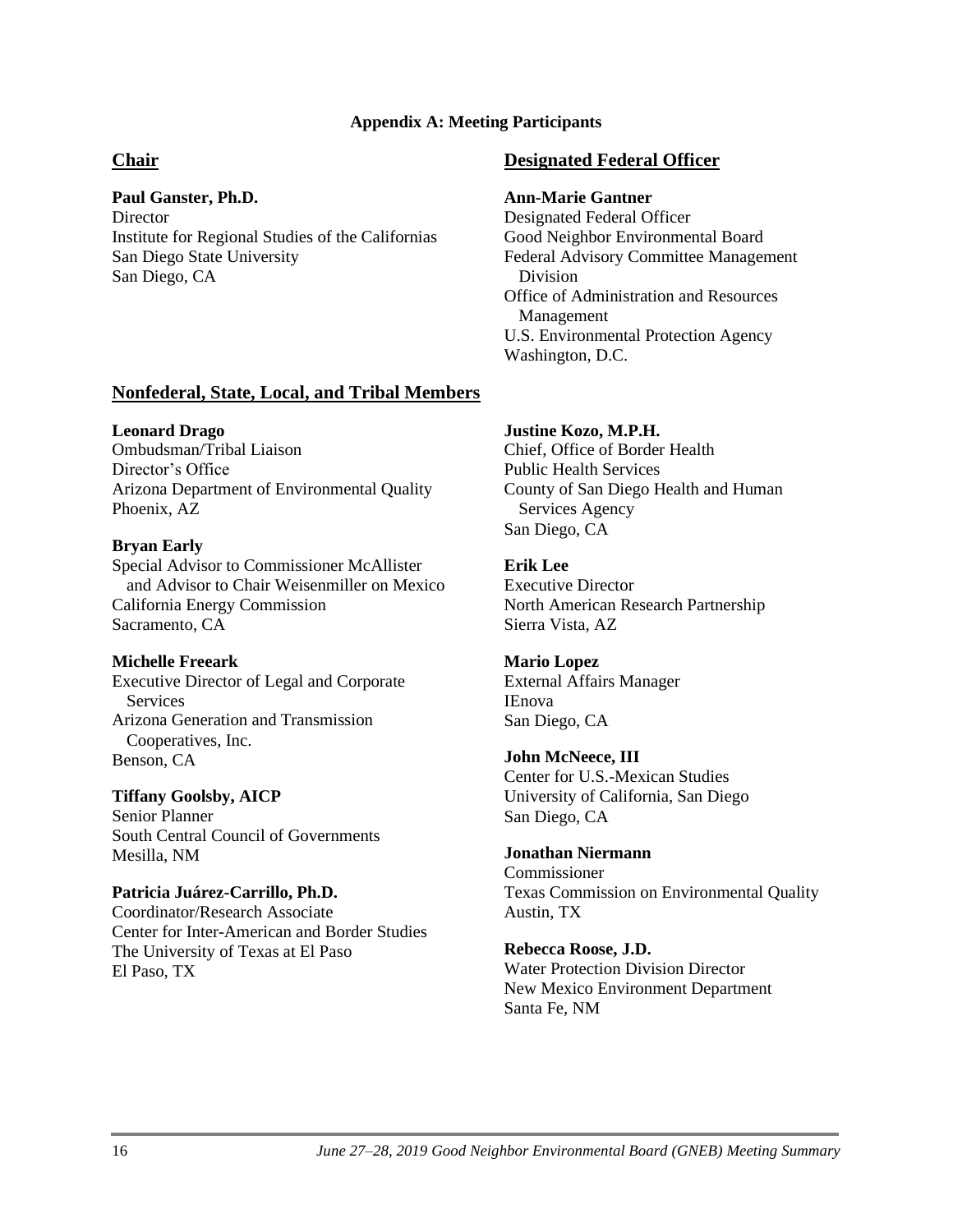#### **Rob Roy**

Environmental Director Environmental Protection Office La Jolla Band of Luiseno Indians Pauma Valley, CA

#### **Soll Sussman**

Managing Director S Cubed Studio Austin, TX

### **Alan Sweedler, Ph.D.**

Professor Emeritus Sustainability Advisory Board City of Del Mar Del Mar, CA

## **Federal Members**

## *U.S. Department of Agriculture—Natural Resource Conservation Service* **Salvador Salinas**

State Conservationist Natural Resource Conservation Service U.S. Department of Agriculture Temple, TX

#### *U.S. Department of Homeland Security*  **Teresa R. Pohlman, Ph.D., LEED, AP**

Executive Director Sustainability and Environmental Programs Office of the Chief Readiness Support Officer U.S. Department of Homeland Security Washington, D.C.

## **Federal Alternates**

## *U.S. Department of Transportation* **Sylvia Grijalva**

U.S.-Mexico Border Planning Coordinator Federal Highway Administration U.S. Department of Transportation Phoenix, AZ

## **Rick Van Schoik**

Portfolio Director North American Research Partnership Sierra Vista, AZ

### **Margaret Wilder, Ph.D.**

Associate Professor School of Geography and Development Center for Latin American Studies University of Arizona Tucson, AZ

*International Boundary and Water Commission* **Jayne Harkins, P.E.** Commissioner U.S. Section International Boundary and Water Commission El Paso, TX

*International Boundary and Water Commission* **Gilbert Anaya** Division Chief Environmental Management Division U.S. Section International Boundary and Water Commission El Paso, TX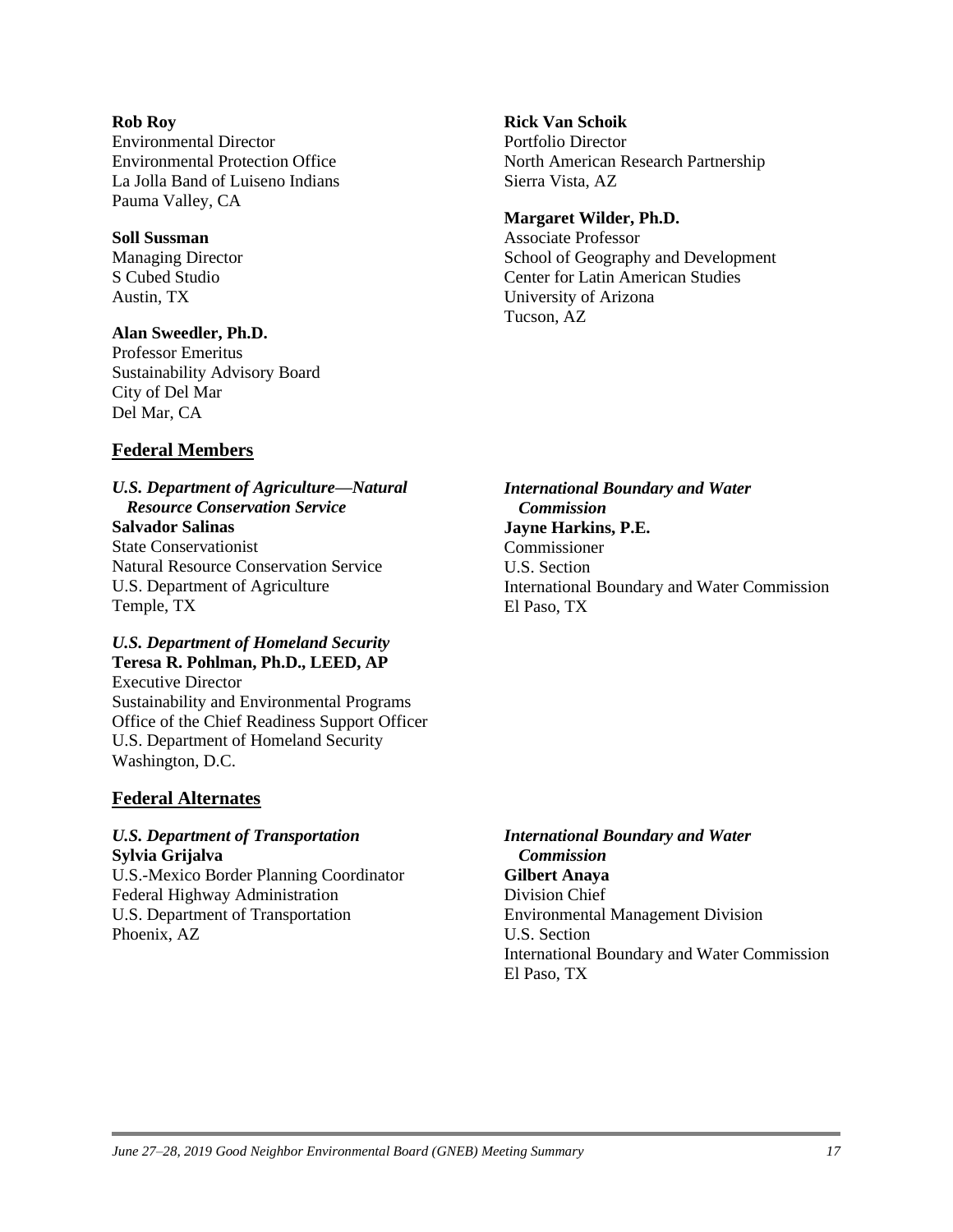## **State Alternate**

### *Texas Commission on Environmental Quality* **Jim Rizk**

Senior Advisor to Chairman Niermann Texas Commission on Environmental Quality Austin, TX

## **U.S. Environmental Protection Agency Participants**

## **Geraldine Brown**

Office of Resources and Business Operations Office of Mission Support U.S. Environmental Protection Agency Washington, D.C.

## **Sylvia Correa**

Office of Regional and Bilateral Affairs Office of International and Tribal Affairs U.S. Environmental Protection Agency Washington, D.C.

## **Other Participants**

**Alejandro Amador** Casa Familiar San Ysidro, CA

**Mike Anthony** San Diego Border News San Diego, CA

## **Denise Moreno Ducheny**

U.S. Border Resident Repressive North American Development Bank Board of Directors Center for U.S.-Mexican Studies University of California, San Diego San Diego, CA

## **Dan Hendrickson**

President Libré Energy Coronado, CA

## **Jeffrey Hilliard**

Community Relations Officer U.S. Citizenship and Immigration Services U.S. Department of Homeland Security San Diego, CA

#### **Jessica Helgesen**

Regional Coordinator San Diego Border Liaison Office Region 9 U.S. Environmental Protection Agency San Diego, California

### **Brenda McGill**

Office of Resources and Business Operations Office of Mission Support U.S. Environmental Protection Agency Washington, D.C.

## **Belen Leon**

Project Manager Imperial County Air Pollution Control District El Centro, CA

### **Lawrence Lucero**

Retired Tucson, AZ

## **Crystall Merlino**

U.S. Department of Homeland Security Washington, D.C.

### **Eddie Moderow**

Border Affairs Program Coordinator Texas Commission on Environmental Quality Austin, TX

### **Kristy Oates**

State Resource Conservationist—Texas Natural Resources Conservation Service U.S. Department of Agriculture Temple, TX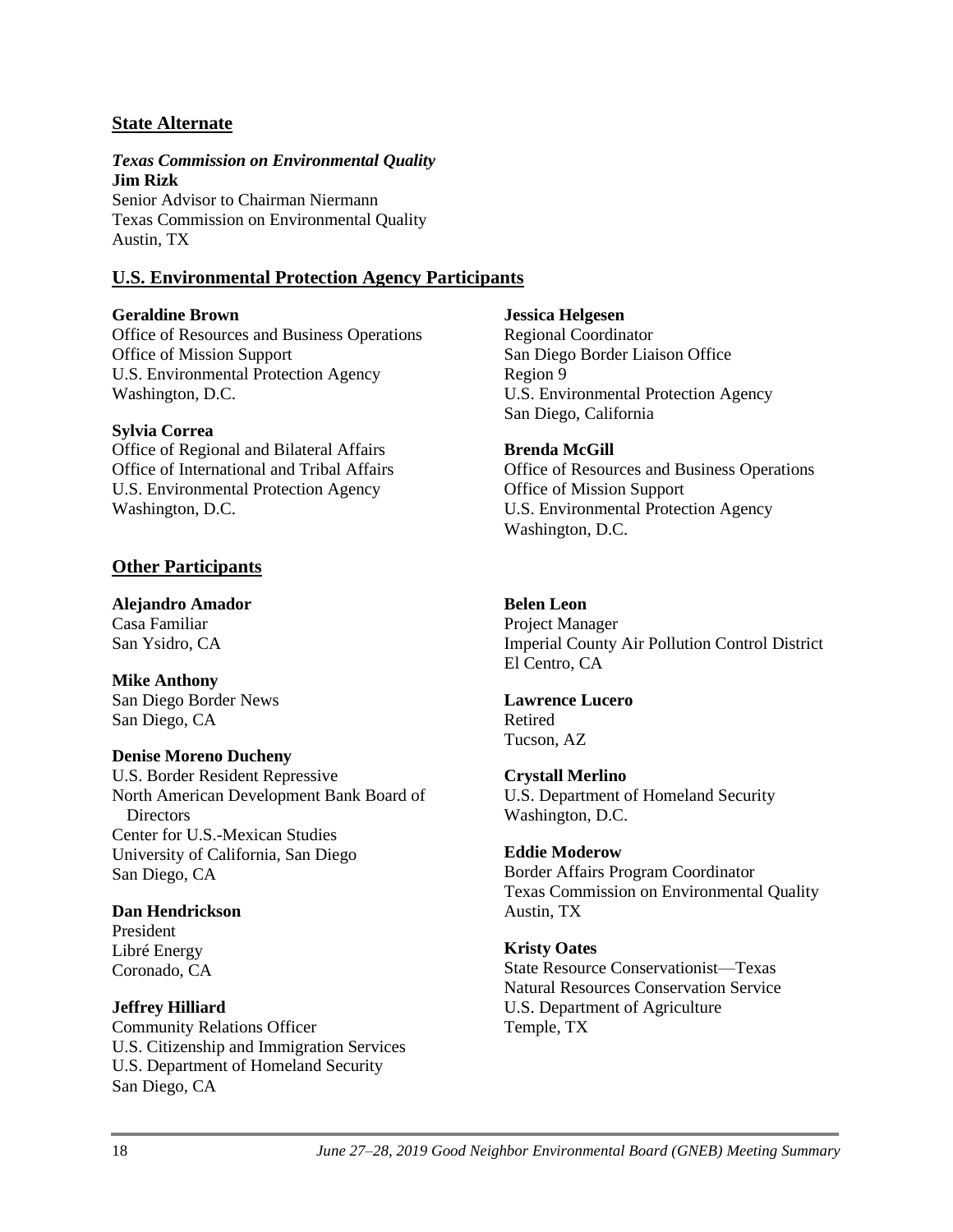**Jerome Pitt** Pi-Squared Environmental Spring Valley, CA

**Joshua Pitt** Pi-Squared Environmental Spring Valley, CA

**Marisa Quiroz** Vice President of Programs International Community Foundation National City, CA

**Manny Rodriquez** City Council Member Tijuana, Baja California Mexico

### **Contractor Support**

**Kristen LeBaron, M.S.** Senior Science Writer/Editor The Scientific Consulting Group, Inc. Gaithersburg, MD

#### **Reyes Romero**

Assistant Air Pollution Control Officer Imperial County Air Pollution Control District El Centro, CA

**Melanie Scruggs**

Border Affairs Intern and Graduate Research Assistant Intergovernmental Relations Division Texas Commission on Environmental Quality Austin, TX

**Paloma Torres**

Council Member Imperial Beach, CA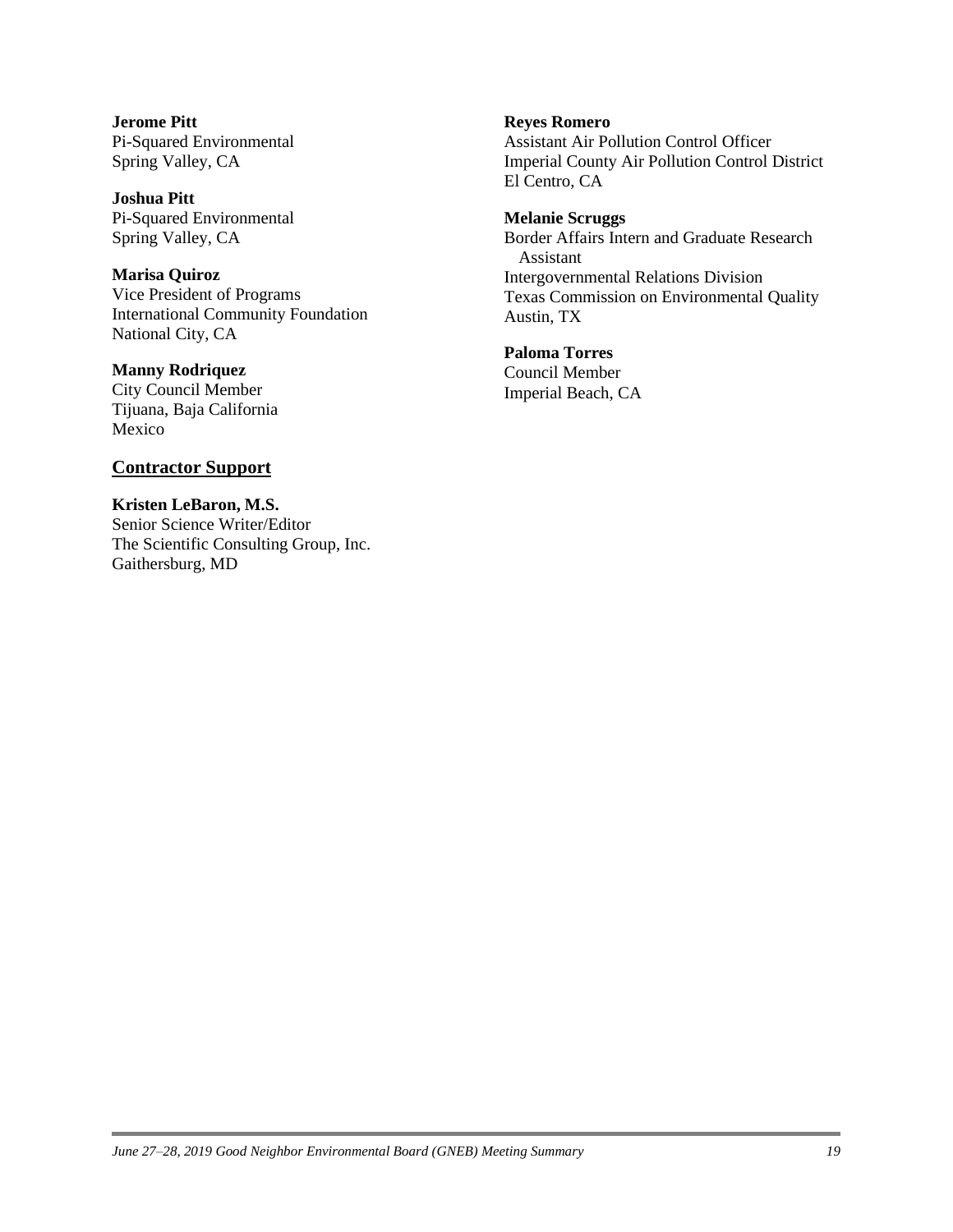## **Appendix B: Meeting Agenda**



## **Good Neighbor Environmental Board Pier South Hotel, 800 Seacoast Drive, Imperial Beach, California June 27 – 28, 2019**

# AGENDA

| Meeting Day 1              |                                                                                                                                                 |
|----------------------------|-------------------------------------------------------------------------------------------------------------------------------------------------|
| Thursday, June 27          |                                                                                                                                                 |
| 8:30 a.m.                  | Registration                                                                                                                                    |
| $9:00 - 9:30$ a.m.         | Welcome, Introductions and Overview of Agenda                                                                                                   |
|                            | Ann-Marie Gantner, Designated Federal Officer, EPA<br>$\bullet$<br>Paul Ganster, Chair, Good Neighbor Environmental Board<br>٠                  |
|                            | Council Member Paloma Aguirre, City of Imperial Beach<br><b>Board Introductions</b>                                                             |
| $9:30-10:00$ a.m.          | North American Development Bank's (NADB) Participation in the Energy<br>Sector                                                                  |
|                            | Denise Moreno Ducheny, U.S. Border Resident Representative, NADB<br>$\bullet$<br><b>Board of Directors</b>                                      |
|                            | Q&A and Discussion (15 minutes)<br>٠                                                                                                            |
| $10:00-10:15$ a.m.         | <b>Break</b>                                                                                                                                    |
| $10:15-10:30$ a.m.         | <b>Public Comments</b>                                                                                                                          |
| $10:30$ a.m. $-12:00$ p.m. | Discussion of the 19th Report to the President and Congress on Energy<br>Production, Transportation and Demand in the U.S.-Mexico Border Region |
| $12:00-1:00$ p.m.          | Lunch                                                                                                                                           |
| $1:00-3:00$ p.m.           | Continuation of Discussion on Development of the 19th Report                                                                                    |
| $3:00-3:15$ p.m.           | <b>Break</b>                                                                                                                                    |
| $3:15 - 5:30$ p.m.         | Continuation of Discussion on Development of the 19th Report                                                                                    |
| 5:30 p.m.                  | Recess                                                                                                                                          |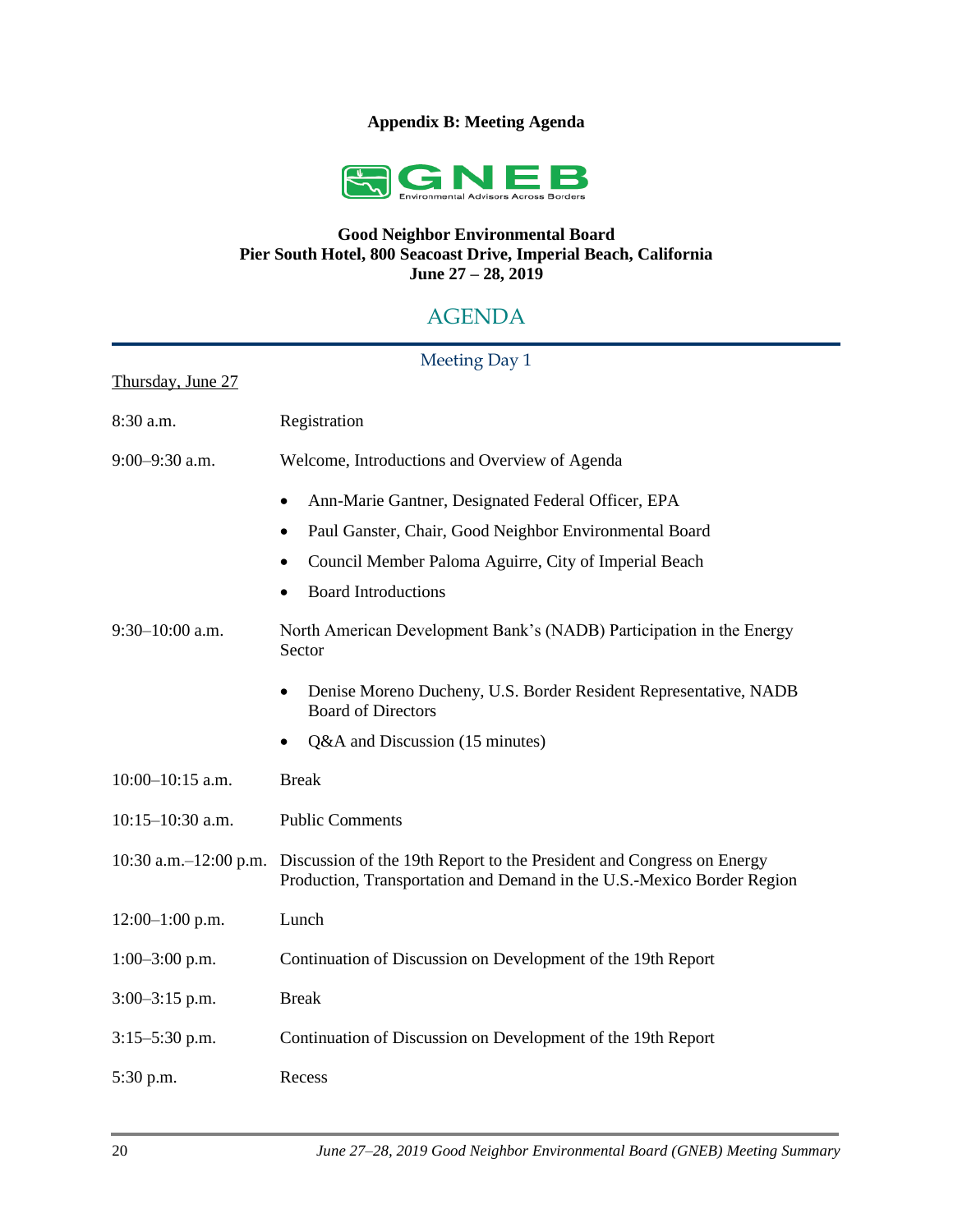# Meeting Day 2

## Friday, June 27

| $8:00$ a.m.             | Registration                                     |
|-------------------------|--------------------------------------------------|
| $8:30-9:30$ a.m.        | Discussion of Next Meetings and Other Business   |
| $9:30-9:45$ a.m.        | <b>Public Comments</b>                           |
| $9:45-11:30$ a.m.       | Continued Work on Development of the 19th Report |
| $11:30-11:45$ a.m.      | <b>Break</b>                                     |
| 11:45 a.m. $-2:00$ p.m. | Continued Work on Development of the 19th Report |
| $2:00$ p.m.             | Adjournment                                      |